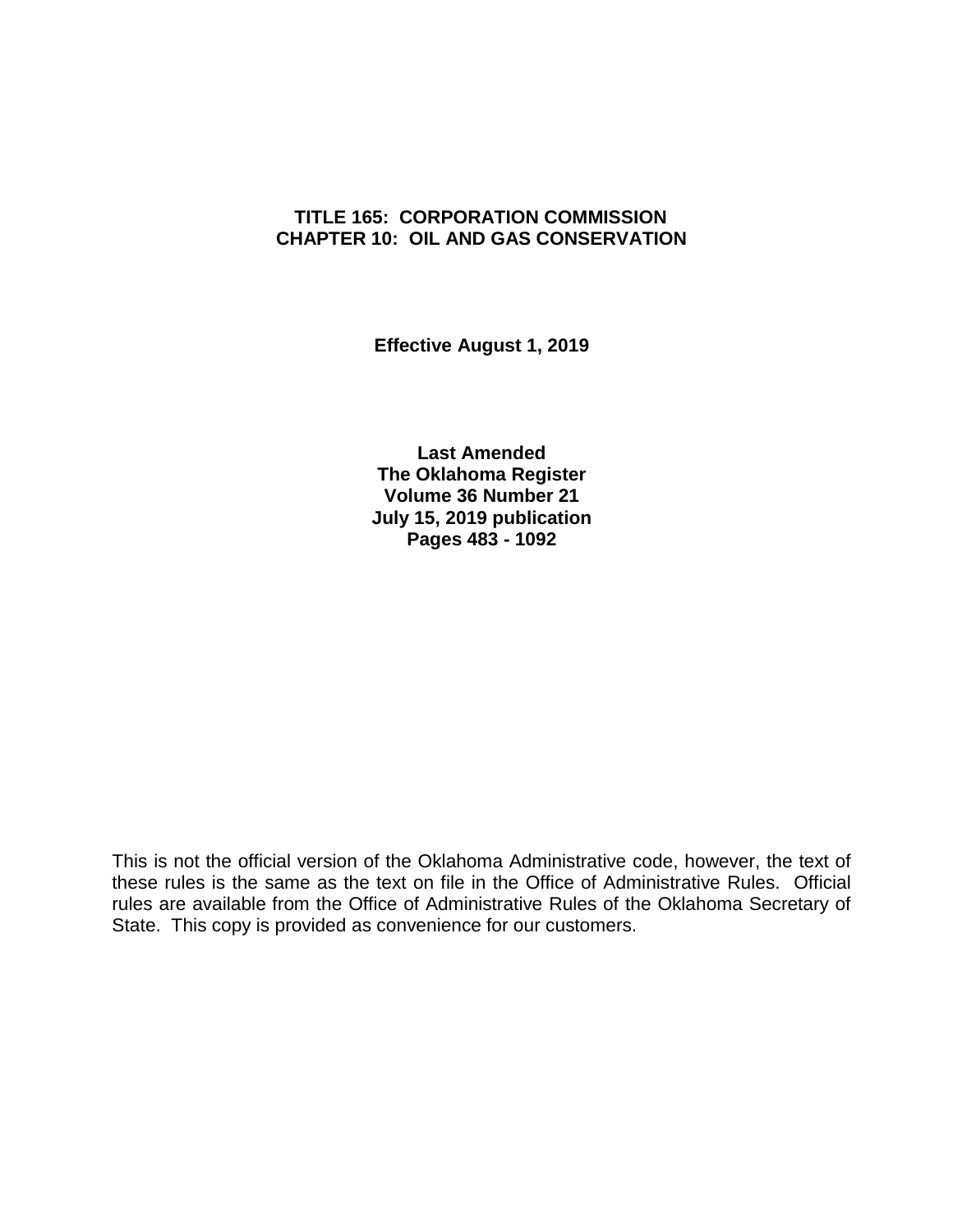spacing units within the oil portion of the reservoir shall be of approximately uniform size and shape, and the drilling and spacing units within the gas portion of the reservoir shall be of approximately uniform size and shape; provided, however, the drilling and spacing units within the gas portion of a combination reservoir along the gas-oil contact line or transition zone may be of nonuniform size and shape.

## [**SOURCE:** Amended at 9 Ok Reg 2337, eff 6-25-92]

#### **165:10-1-23. Extension of pool rules**

(a) Any application to establish pool rules for a common source of supply shall include the entire common source of supply.

(b) To extend pool rules to a drilling and spacing unit, an application shall be filed and notice provided in the same manner as required to establish pool rules. In the event that more than one set of pool rules are in effect within a field, the Commission shall extend the appropriate pool rules consistent with available geological and engineering reservoir information.

### **165:10-1-24. Permitted well locations within standard drilling and spacing units**

(a) The permitted well location within any standard square drilling and spacing unit shall be the center of the unit. The permitted well locations within standard rectangular drilling and spacing units shall be the centers of alternate square tracts constituting the units (alternate halves of the units); provided, however, a well will be deemed drilled at the permitted location if drilled within the following tolerance areas:

(1) Not less than 165 feet from the boundary of any standard 10-acre drilling and spacing unit or the proper square 10-acre tract within any standard 20-acre drilling and spacing unit.

(2) Not less than 330 feet from the boundary of any standard 40-acre drilling and spacing unit or the proper square 40-acre tract within any standard 80-acre drilling and spacing unit.

(3) Not less than 660-feet from the boundary of any standard 160-acre drilling and spacing unit or the proper square 160-acre tract within any standard 320-acre drilling and spacing unit.

(4) Not less than 1320 feet from the boundary of any standard 640-acre drilling and spacing unit.

(b) The proper square tract of a rectangular drilling and spacing unit established prior to January 1, 1971, for which a slot drilling pattern was prescribed, shall be the northeast quarter and the southwest quarter of the governmental section, quarter section, or quarter quarter section containing two abutting rectangular drilling and spacing units; provided, slot patterns may be established or re-established upon application, notice, and hearing where consistent with available geological and engineering information when necessary to prevent waste or protect correlative rights.

(c) The permitted well location tolerance areas set out in (a) of this Section shall apply to each standard drilling and spacing unit heretofore or hereafter established, notwithstanding the provisions of any special order of the Commission prescribing a different permitted well location tolerance area; provided, however, this Section shall not affect any adjusted allowable or penalty applied to any well by special order of the Commission prior to the effective date of this Section, nor shall any well heretofore drilled within a then permitted tolerance area be deemed outside the permitted tolerance area by reason of this Section.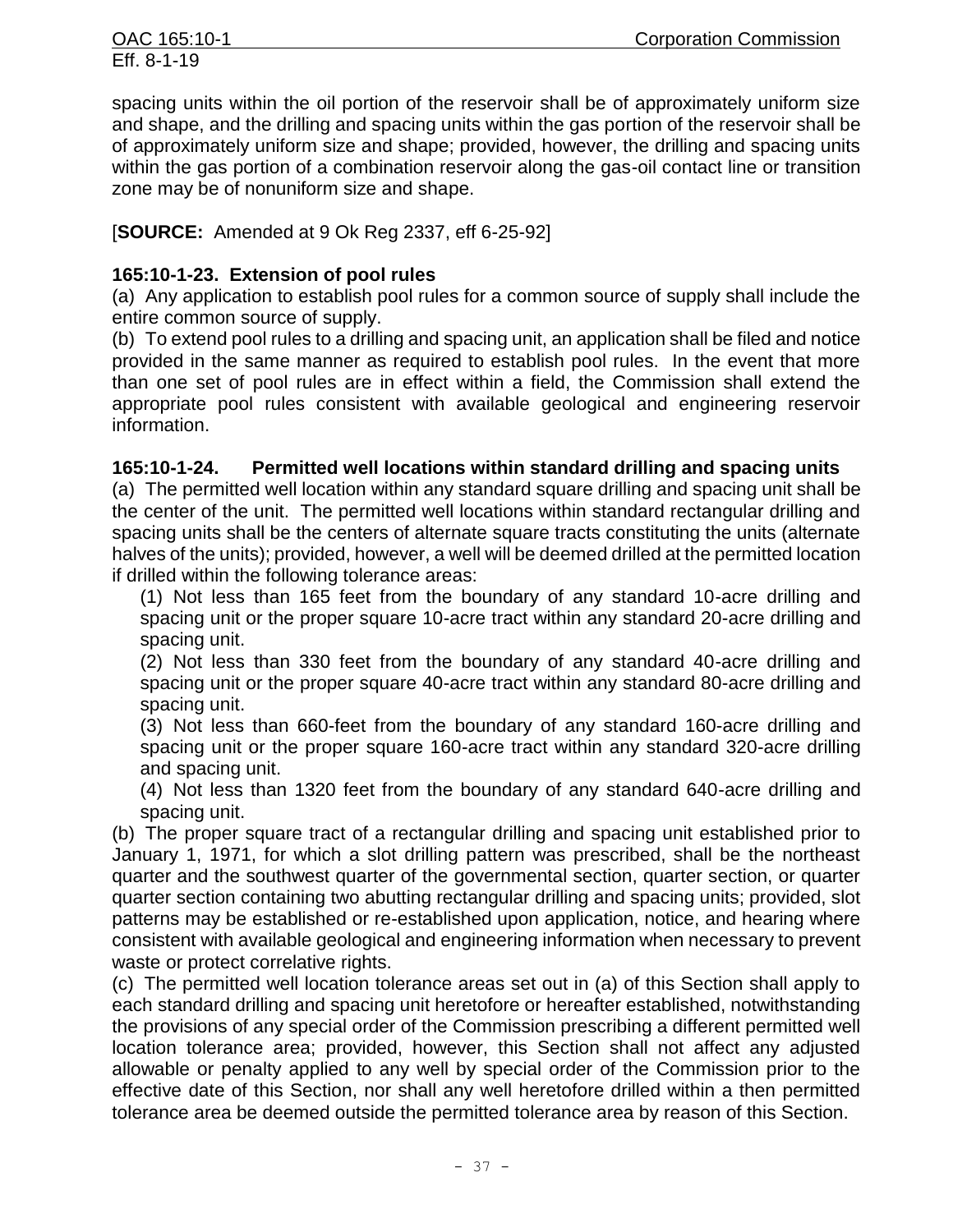(d) Wells drilled offpattern without first obtaining an exception after notice and hearing by the Commission are hereby prohibited from producing either oil or gas.

(e) Whenever permission is granted to drill a well at a location other than specified in this Chapter, the allowable or production therefrom, or both, may be adjusted for the protection of the correlative rights of all persons entitled to share in the common source of supply.

(f) Unless the order granting a well location exception provides otherwise, the permission to drill the well at the excepted location shall expire twelve (12) months after the date of the order, unless a well was commenced at the excepted location on or before the expiration date. The order granting the well location exception will thereafter expire when the well is plugged, abandoned, or converted.

(g) An application for an emergency order granting a well location exception may be granted if the applicant has obtained the written consent of the operator of each adjoining or cornering tract of land or drilling and spacing unit, currently producing from the same formation, toward which the well location is proposed to be moved. Provided, however, if the applicant is the operator of the well in an adjoining or cornering tract of land or drilling and spacing unit, currently producing from the same formation, toward which the well location is proposed to be moved, the applicant shall obtain the written consent of each working interest owner in such well.

(1) Letters evidencing the written consent of off-set operators and working interest parties as described in this subsection shall be introduced and received into evidence at the time of the emergency hearing and reviewed. Copies of said letters shall be filed with the Court Clerk of the Commission.

(2) If the written consent described in this subsection cannot be obtained, the applicant may send written notice to said non-consenting party giving that party at least five business days notice of the emergency hearing. If said non-consenting party fails to appear, then the emergency application shall be considered and may be granted without the non-consenting party's written consent. The applicant shall file an affidavit of mailing with the Court Clerk to prove the mailing of the five day notice.

(h) If a spacing application is currently pending and the applicant or any party who owns the right to drill needs to commence a well prior to issuance of the spacing order, the applicant or party shall obtain an emergency order to commence such well and an emergency location exception order if:

(1) The proposed well is offpattern according to the existing spacing for any formation involved, or

(2) The well is offpattern according to 165:10-1-21 governing well patterns for unspaced areas.

(i) Whenever an order permits an offpattern well with a percentage penalty, the order permitting said well may provide, at the request of a party entitled to notice in the cause, for said party to have the right, at his sole cost and risk, to attend and monitor the initial potential testing and all subsequent annual testing of the proposed offpattern well to ensure proper testing. If the order permits witnessing of tests as prescribed above, then the order shall further provide that at least five days prior to the initial potential testing and each subsequent annual testing of the proposed well, the operator of the well shall notify, in writing, all parties entitled to notice in the cause who requested to attend and monitor these tests of the date and time upon which said testing shall commence.

[**Source:** Amended at 28 Ok Reg 1949, eff 7-11-11 (RM 201000007); Amended at 32 Ok Reg 767, eff. 8-27-15 (RM 201500001)]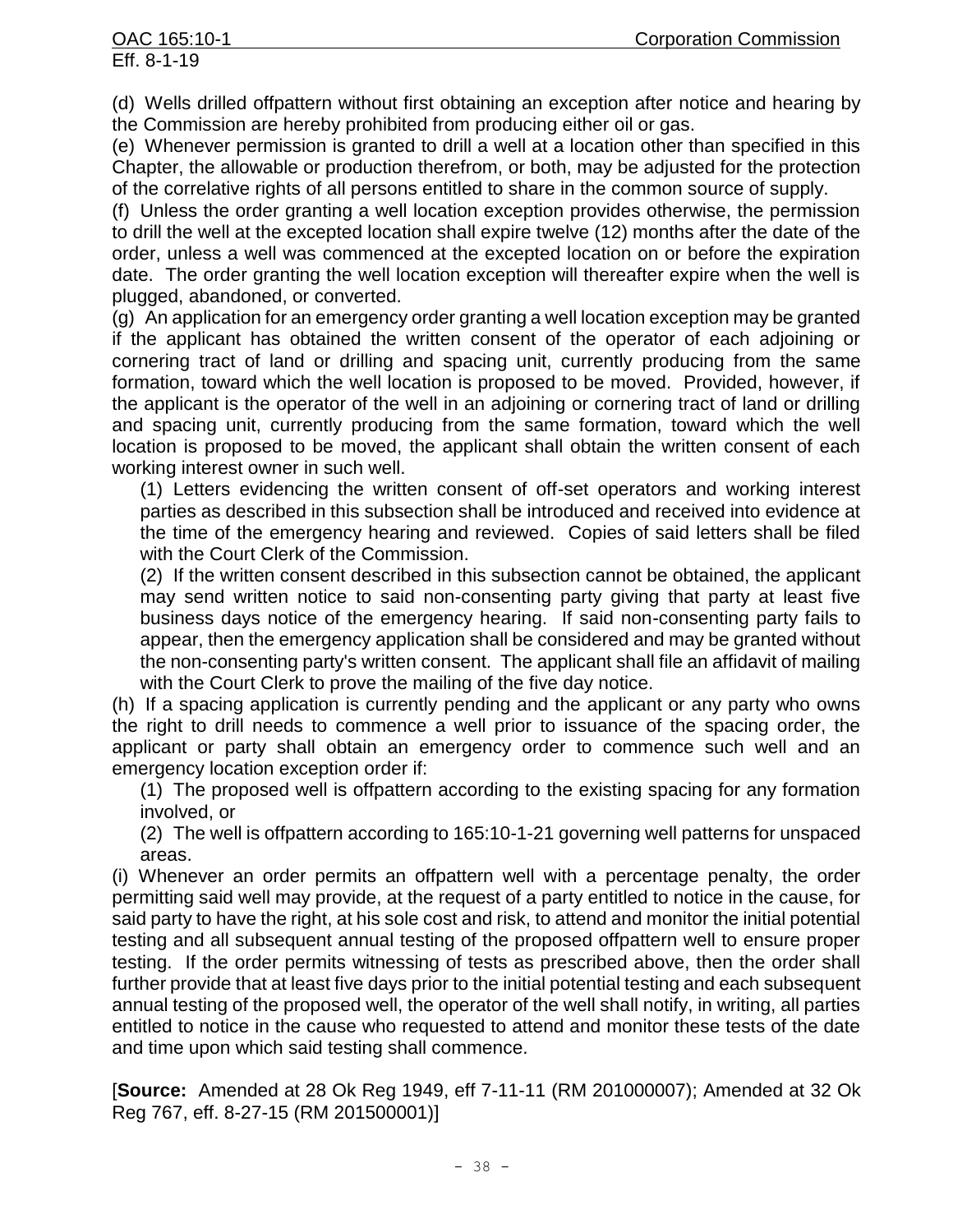### **165:10-1-25. Replacement well**

(a) Approval by the Conservation Division of a Notice of Intent to Drill (Form 1000) for a second well to be drilled in a common source of supply in a single drilling and spacing unit as a replacement well may be permitted when:

(1) The replacement well is to be drilled at a location permitted for the common source of supply by either an order or rule of the Commission; and

(2) The operator of the replacement well is either the operator or a working interest owner in the original unit well; and

(3) The Notice of Intent to Drill for the replacement well is accompanied by an affidavit from the operator, stating that on completion of the second well as a commercial producer, the common source of supply in the first well shall be plugged off immediately. The affidavit shall be attached to Notice of Intent to Drill.

(b) A replacement well shall not receive an allowable to produce oil or gas from the same common source of supply as the first well until:

(1) Said common source of supply in the original well in the drilling and spacing unit is plugged off; or

(2) The Commission issues an order authorizing the replacement well as an increased density well for said common source of supply; or

(3) The Commission issues an order reforming the drilling and spacing units in said common source of supply thereby placing the original well and the replacement well in different drilling and spacing units for the common source of supply.

#### **165:10-1-26. Permitted producing well location within an enhanced recovery project**

 Any well drilled for or used for the production of oil or gas within any enhanced recovery project shall be located not less than 165 feet from the lease or project line, whichever is the outside boundary.

#### **165:10-1-27. Increased density well**

 Upon application after notice and hearing, the Commission may issue an order permitting one or more additional wells within a drilling and spacing unit, if each additional well will prevent or assist in preventing the various types of waste prohibited by statute or if each additional well will protect or assist in protecting the correlative rights of interest owners in said common source of supply.

#### **165:10-1-28. Geological correlation chart**

 The chart initially prepared by Phillips Petroleum and maintained by the Oklahoma City Geologic Society entitled "Geologic Section of Oklahoma and Northern Arkansas", along with ensuing revisions, shall be used as a guideline for stratigraphic nomenclature in all oil and gas conservation applications which are submitted to the Commission.

## **PART 7. MARKET DEMAND**

## **165:10-1-35. Market demand [RESERVED]**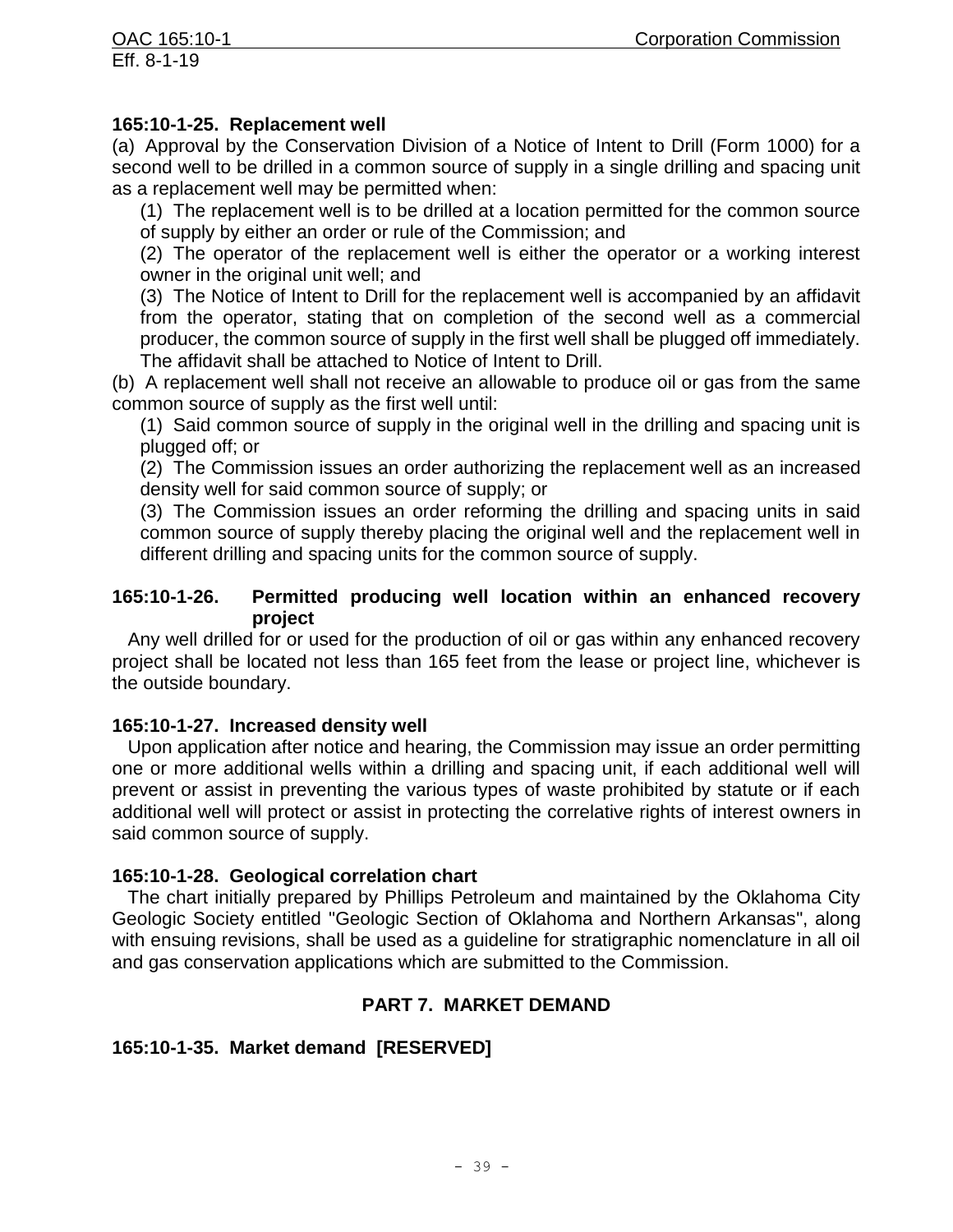## **165:10-12-10. Reimbursement of expenditures**

(a) The Commission may seek reimbursement of expenditures made by the Commission from a responsible party. Any monies received as reimbursement shall be deposited to the credit of the Commission Gas Seep Fund.

(b) The Rule shall not relieve any person or persons otherwise legally responsible from any obligation to properly abate hazards associated with seeping natural gas.

[**SOURCE:** Added at 24 Ok Reg 1806 (RM 200700004), eff 7-1-2007]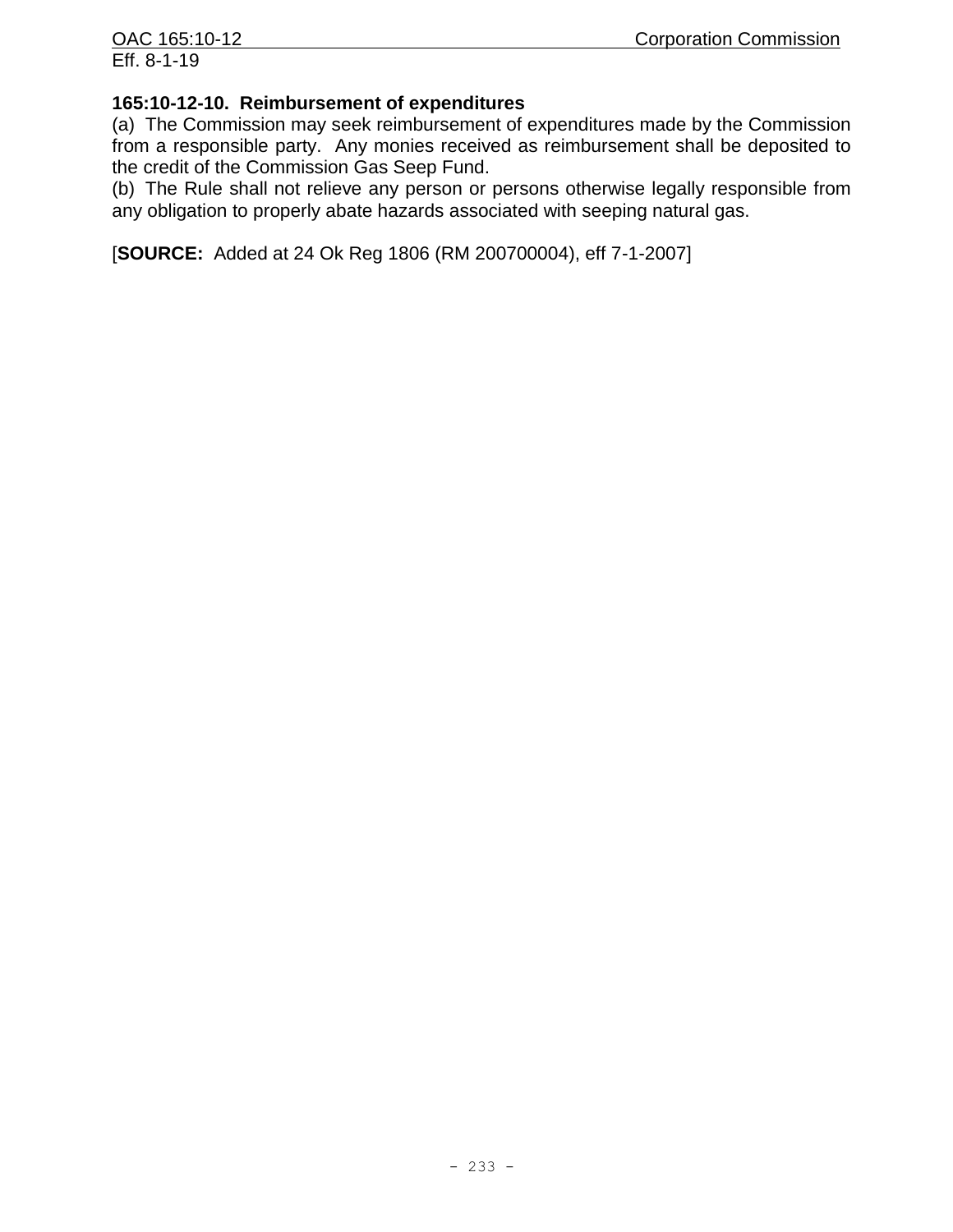**[Blank Page]**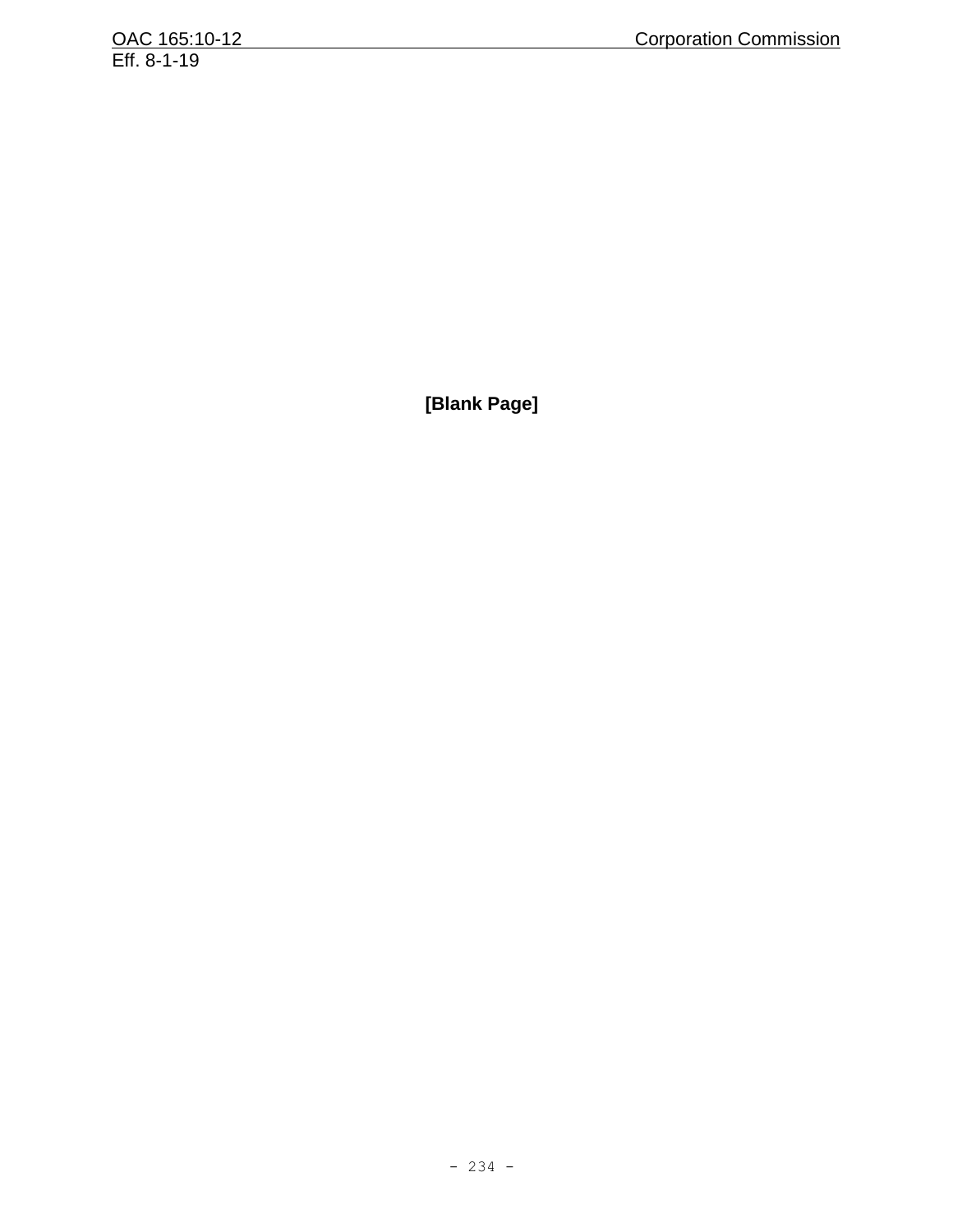## **SUBCHAPTER 13. DETERMINATION OF ALLOWABLES - OIL AND GAS WELLS**

#### Section

- 165:10-13-1. Oil and gas production [RESERVED]
- 165:10-13-2. Classification of wells for allowable purposes
- 165:10-13-3. Production tests on new, re-entered, and recompleted wells
- 165:10-13-4. Reservoir performance tests
- 165:10-13-5. Most efficient rate
- 165:10-13-6. Load oil
- 165:10-13-7. Production from different pools
- 165:10-13-8. Transfer of allowables
- 165:10-13-9 Allowable for increased density well
- 165:10-13-10. Applications for reinstatement of cancelled underage for oil wells and for unallocated gas wells

### **165:10-13-1. Oil and gas production [RESERVED]**

#### **165:10-13-2. Classification of wells for allowable purposes**

(a) For purposes of this Subchapter the terms gas, oil, and gas-oil ratio are defined in 165:10-1-2.

(b) Any well having a gas-oil ratio of 15,000 to one or more shall be classified as a gas well for allowable purposes.

(c) Any well having a gas-oil ratio of less than 15,000 to one shall be classified as an oil well for allowable purposes.

(d) If a well is a multiply completed well under 165:10-3-35, then each zone of the completion shall be classified separately for allowable purposes.

(e) If a well is commingled under 165:10-3-39, the classification of the well for allowable purposes shall be determined by the gas-oil ratio of the commingled production.

#### **165:10-13-3. Production tests on new, re-entered, and recompleted wells**

(a) On all new wells, re-entered wells, and recompleted wells classified as oil wells for allowable purposes, in any regular spacing unit(s) and reservoir dewatering oil spacing unit(s), initial production tests shall be performed and reported to the Commission on Form 1029A for discovery oil wells, Form 1002A for other oil wells, unless otherwise specified by order of the Commission. The test shall not commence until after recovery of a volume of oil equivalent to or greater than the amount of load oil or other liquids introduced into the well.

(b) On all new wells, re-entered wells, and recompleted wells classified as gas wells for allowable purposes, initial production tests shall be performed and reported to the Commission on Form 1016 unless otherwise specified by order of the Commission or by OAC 165:10-17-7(b)(1).

(c) If special pool rules prescribe, by order of the Commission, the manner in which production tests are to be performed in any separate common source of supply, the production or gas-oil ratio test shall be performed and reported to the Commission in accordance with such special pool rules.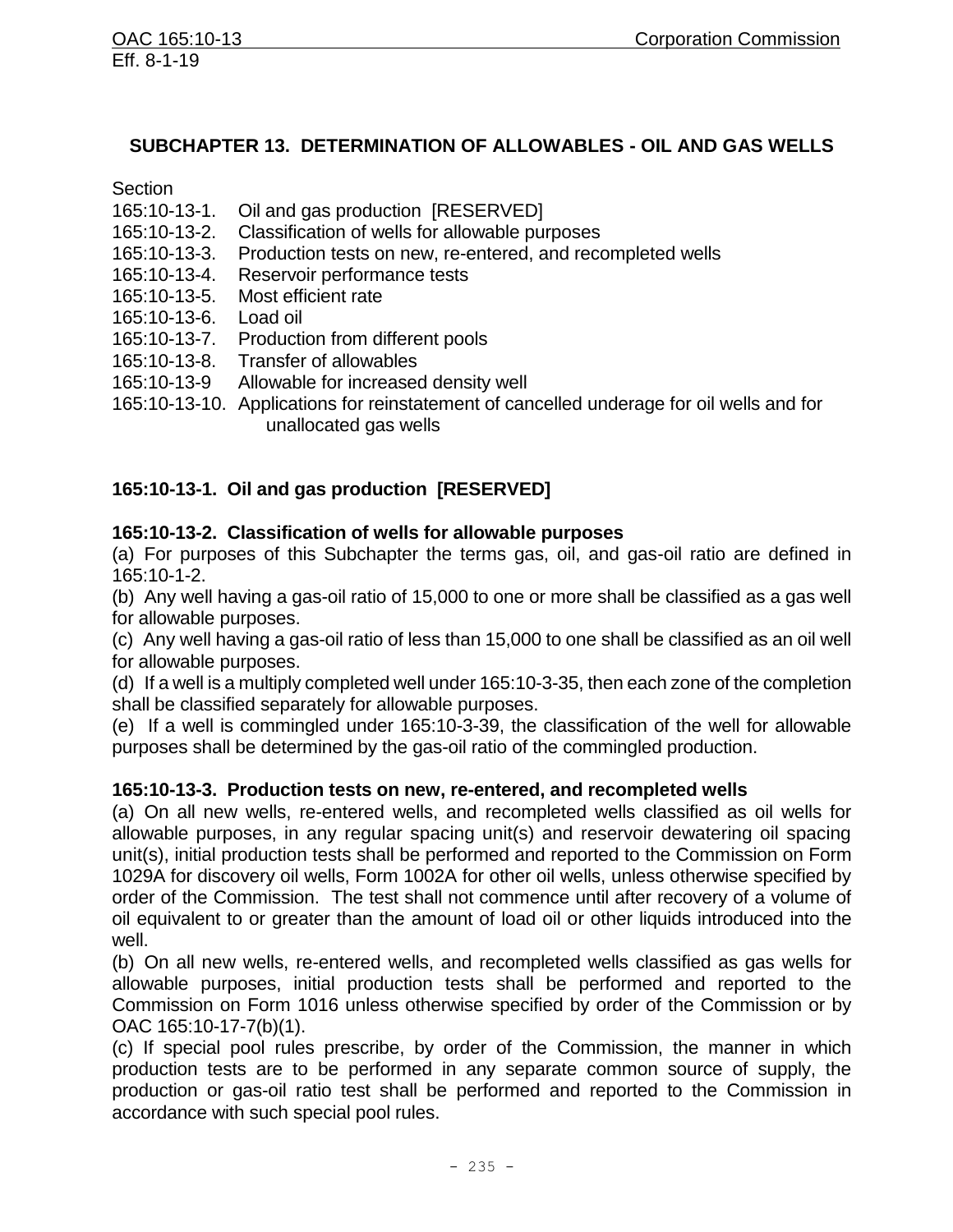[**SOURCE:** Amended at 19 Ok Reg 639, eff 1-14-02 (emergency); Amended at 19 Ok Reg 966, eff 7-1-02 (RM 200100009); Amended at 25 OK Reg 2187, eff 7-11-08 (RM 200800003) ; Amended at 26 Ok Reg 2498, eff 7-11-09 (RM 200900001)]

## **165:10-13-4. Reservoir performance tests**

 The Commission may require, from time to time, the presentation of such data and facts as may be necessary to indicate reservoir performance and conditions in any oil or gas pool. The Commission may witness or supervise the taking of such reservoir performance tests and keep such records as it deems necessary to properly regulate the operation of any oil or gas pool. Any test requested by the Commission may be witnessed by any operator in the pool. When special pool rules require bottom hole pressure tests, the tests shall be reported to the Conservation Division on Form 1027.

## **165:10-13-5. Most efficient rate**

 Subject to the procedural requirements of 165:5-7-12, the Commission may issue an order increasing or decreasing the rate of oil and gas production in an oil pool to correspond to the most efficient rate of production which is consistent with sound engineering and conservation practices as may be justified by the circumstances and evidence submitted.

## **165:10-13-6. Load oil**

Load oil used in well completions which is not produced from the same lease or spacing unit shall not be charged against the well, lease, or unit. The well shall be allowed to produce such load oil in addition to the current monthly allowable. Operators claiming credit for load oil for allowable purposes may file Oklahoma Tax Commission Form 317 not more than 6 months after treating the well.

[**SOURCE:** Amended in Rule Making 980000033, eff 7-1-99]

## **165:10-13-7. Production from different pools**

(a) In the event there are two or more common sources of supply produced through a well or wells on the same lease or drilling and spacing unit and which are not commingled under 165:10-3-39, the production from each common source of supply shall be separately produced, measured, and/or accounted for to the Commission.

(b) If one or more of the zones produced are classified as oil for allowable purposes, the operator of the well shall submit to the Conservation Division a multi-zone report on Form 1011 showing the production from each oil-bearing common source of supply on or before the last day of the succeeding proration period.

## **165:10-13-8. Transfer of allowables**

 Subject to the procedural requirement of 165:5-7-12, the Commission may issue an order transferring, after proper adjustment, all or part of an allowable from a well with a high gasoil ratio or high water-oil ratio to a well having a lower gas-oil ratio or water-oil ratio, if:

- (1) The wells produce from the same common source of supply.
- (2) The wells are located on the same lease or in the same drilling and spacing unit.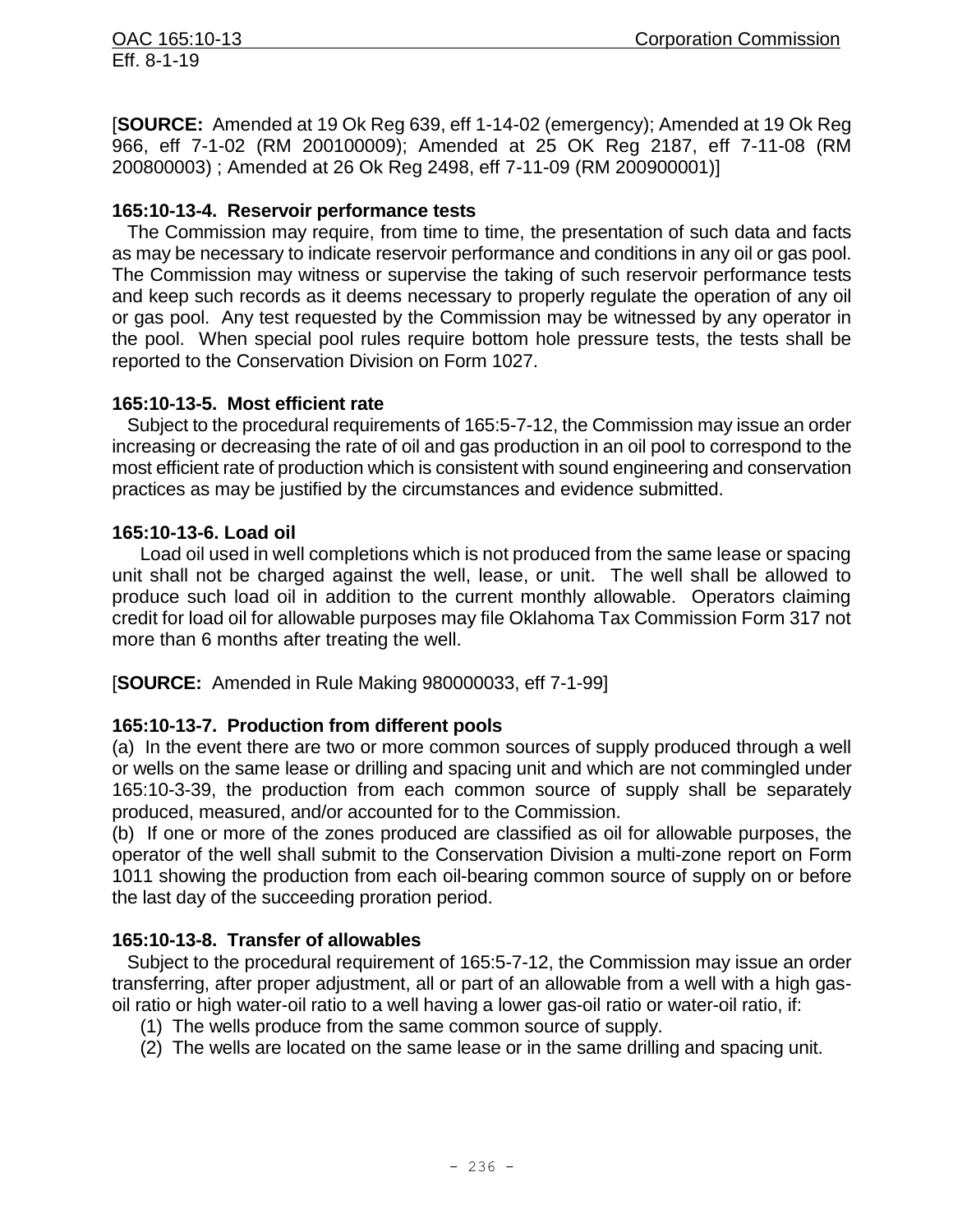#### **165:10-13-9. Allowable for increased density well**

(a) **Allowable production.** Except as otherwise provided by rule or order of the Commission, the allowable production for permitted wells within a drilling and spacing unit producing from the same common source(s) of supply shall be determined as follows:

(1) Each individual well shall be classified for allowable purposes by gas-oil ratio under 165:10-13-2.

(2) Permitted wells of the same classification for allowable purposes shall share a single well allowable.

(3) Permitted wells of different classifications for allowable purposes shall receive allowables as provided by the order of the Commission authorizing the additional well(s).

(b) **Shared single allowable.** If two or more wells in a single drilling and spacing unit are classified as gas wells for allowable purposes, the shared single allowable for the unit shall be determined by the greater of:

(1) A minimum allowable; or

(2) A normal allowable based on the wellhead absolute open flow potential of the best well in the drilling and spacing unit producing from the same common source of supply.

(c) **Additional well.** If an additional well is not of the same classification as any prior permitted well, it shall receive an allowable as provided by the order permitting the well.

(d) **Effect of penalties.** If the allowable for a well in a drilling and spacing unit is subject to a percentage penalty or lid on production, the penalty or lid on production shall apply to the ratable share of production of the shared single allowable for the penalized well as opposed to the entire shared single allowable for the unit.

(1) The ratable share of production of the shared single allowable for an unallocated gas well is that volume of gas which bears the same ratio to the shared single allowable as the wellhead absolute open flow potential for the well bears to the sum of the wellhead absolute open flow potentials for all wells in the drilling and spacing unit of the same classification for allowable purposes.

(2) The ratable share of production of the shared single allowable for a special allocated gas well is that volume of gas which bears the same ratio to the shared single allowable as the unpenalized monthly allowable the well would receive if it were the only well in the unit bears to the sum of such allowables for all the wells in the drilling and spacing unit of the same classification for allowable purposes.

(3) No special allocated well shall receive an allowable less than the defined minimum unit allowable divided by the number of wells in the drilling and spacing unit of the same classification for allowable purposes.

(4) The ratable share of production of the shared single allowable for an oil well is that volume of oil which bears the same ratio to the shared single allowable as the potential for the well bears to the sum of the potentials for all wells in the drilling and spacing unit of the same classification for allowable purposes. If the oil well was assigned a separate allowable under (c) of this Section, the penalty shall apply to the allowable assigned to the well.

(5) The portion of the shared single allowable representing the reduction in the allowable for the penalized well is not allocable to other wells in the drilling and spacing unit.

(e) **Which operator shall file required tests.** If the operators of the wells in a drilling and spacing unit cannot agree as to which operator shall file the required tests and production reports for the unit or as to what proportion of a shared single allowable shall be attributable to each well of the same classification for allowable purposes, the Commission may, after application, notice, and hearing, issue an order determining which operator shall file the tests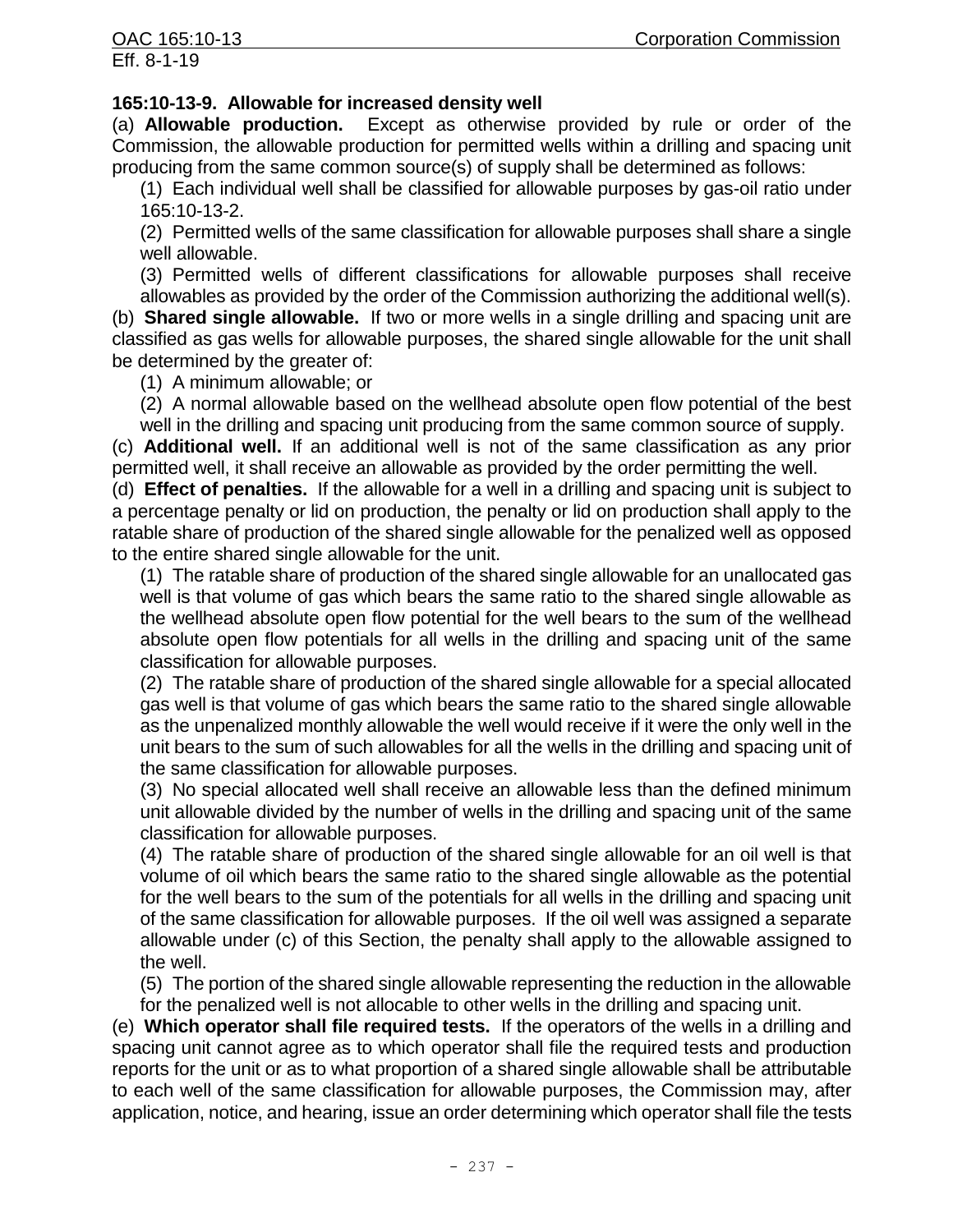and reports or what the proportional share of the shared single allowable is attributable to each well or the maximum rate of allowable production for each well.

(f) **Wellhead absolute open flow potential.** For the purpose of this Section, the wellhead absolute open flow potential for a test exempt gas well shall be presumed to equal:

(1) The average daily production for the previous calendar year (or that portion of the previous calendar year if the first sales date was after January 1 of that year), or the minimum allowable that would otherwise be assigned to an unallocated gas well under applicable rules of the Commission as if such well were the only well in the unit, whichever is less, for an unallocated well; or

(2) The product of two multiplied by the monthly allowable for the well under 165:10-17- 9 for a special allocated well.

(g) **Testing or reporting requirements.** This Section shall not exempt any well from any testing or reporting requirement imposed by rule or order of the Commission.

[**SOURCE:** Amended at 9 Ok Reg 2337, eff 6-25-92; Amended in Rule Making 980000033, eff 7-1-99]

### **165:10-13-10. Applications for reinstatement of cancelled underage for oil wells and for unallocated gas wells**

## (a) **Oil well.**

(1) With respect to an oil well, all underage for the proration period in excess of 15 percent of the allowable shall be automatically cancelled at the end of the proration period, except underage accrued under (4) of this subsection because of the failure to split a tank.

(2) A producer may apply to reinstate cancelled underage if the well is capable of producing in excess of its allowable. The procedure for applying for reinstatement of cancelled underage is described in (c) of this Section.

(3) Except in situations where the operator has failed to comply with applicable well testing and reporting requirements of the Commission, failure or refusal of the purchaser to take the allowable shall be grounds for reinstatement of any underage accumulated because of such failure or refusal. Underage of this nature may be accumulated until balanced by future runs.

(4) The operator shall not be required to sell less than a full stock tank of oil by the end of the proration period to avoid cancellation of underage. Instead, such underage may be accrued until the operator accumulates and sells a volume of oil from the tank amounting to a full tank, and the sale of oil representing such underage shall not be considered as overage.

#### (b) **Unallocated gas well.**

(1) With respect to any unallocated gas well, of the total underage for the well or unit existing at the end of the proration period, 75% shall be automatically cancelled and 25% shall be automatically carried forward to the next prorationing period.

(2) Said underage carried forward to the next balancing period must be utilized in said balancing period, with that amount of underage carried forward but not used, to be cancelled at the end of the prorationing period.

#### (c) **Procedure for reinstatement of cancelled underage.**

(1) The operator of an oil well may apply for reinstatement of cancelled underage by application for administrative approval on Form 1010 within 90 days after cancellation of the underage.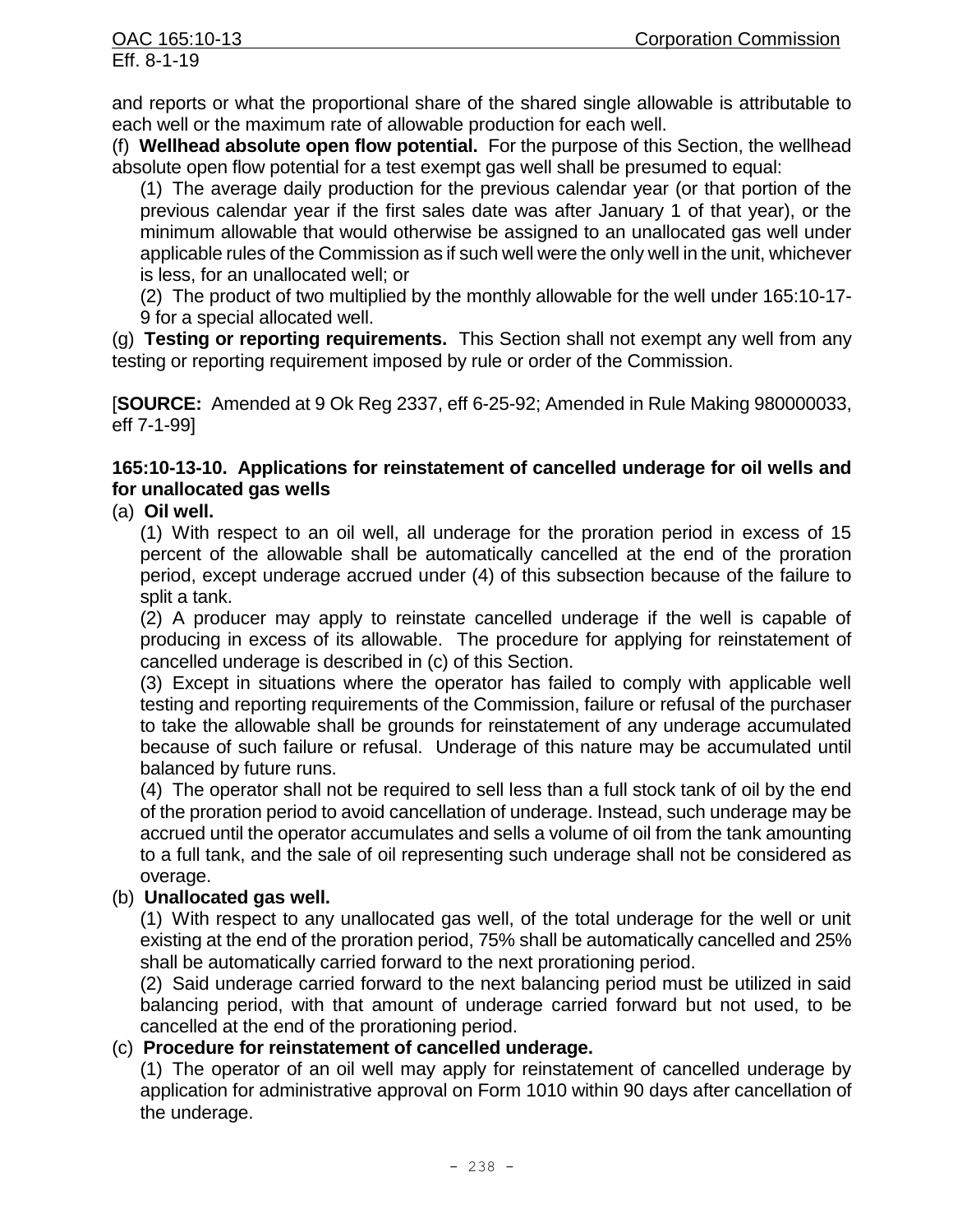(2) If the Conservation Division declines to approve the Form 1010 application, the applicant shall be notified in writing that application, notice, and hearing under 165:5-7-1 are necessary to obtain reinstatement of cancelled underage.

[**SOURCE:** Amended in Rule Making 980000033, eff 7-1-99]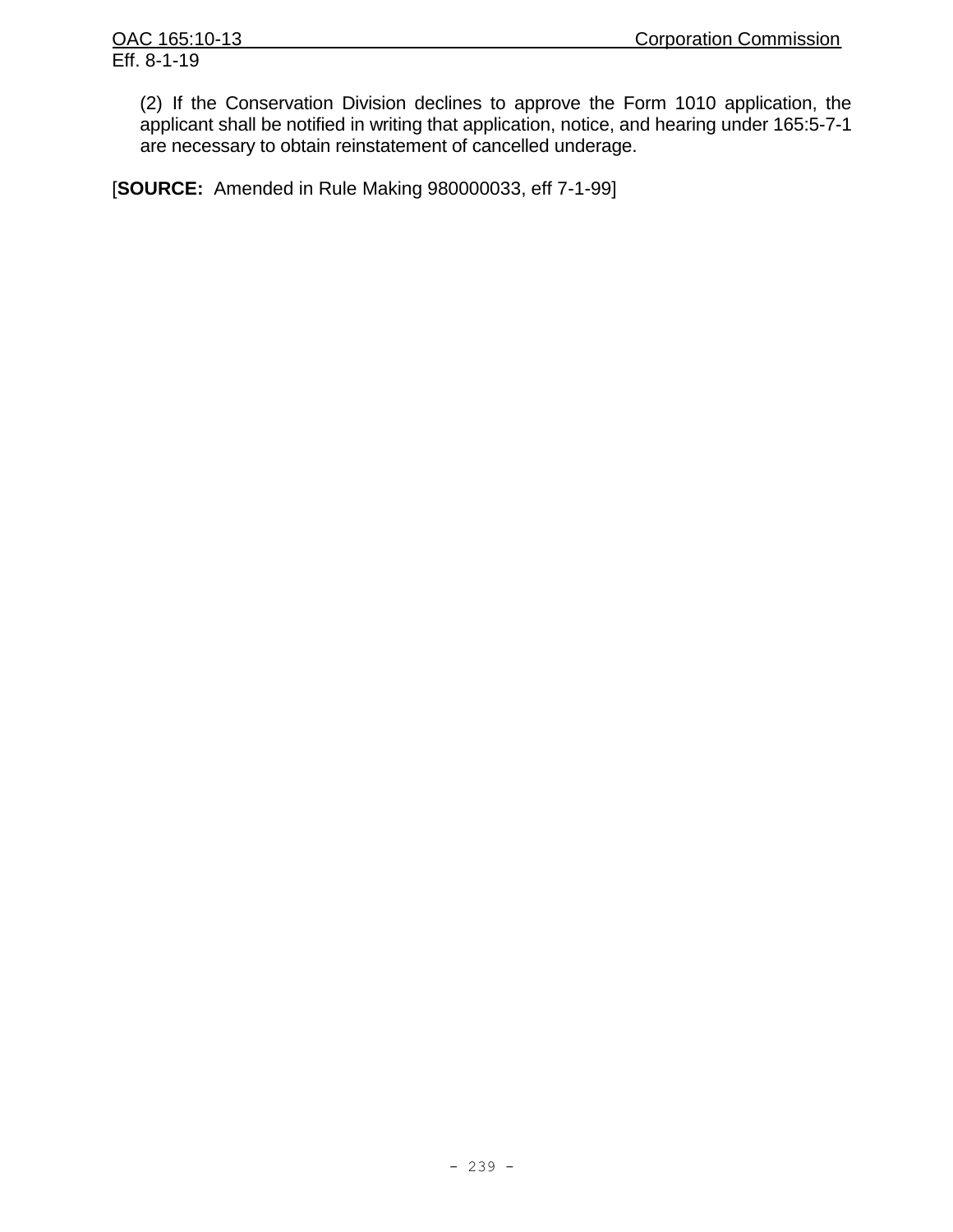**[Blank Page]**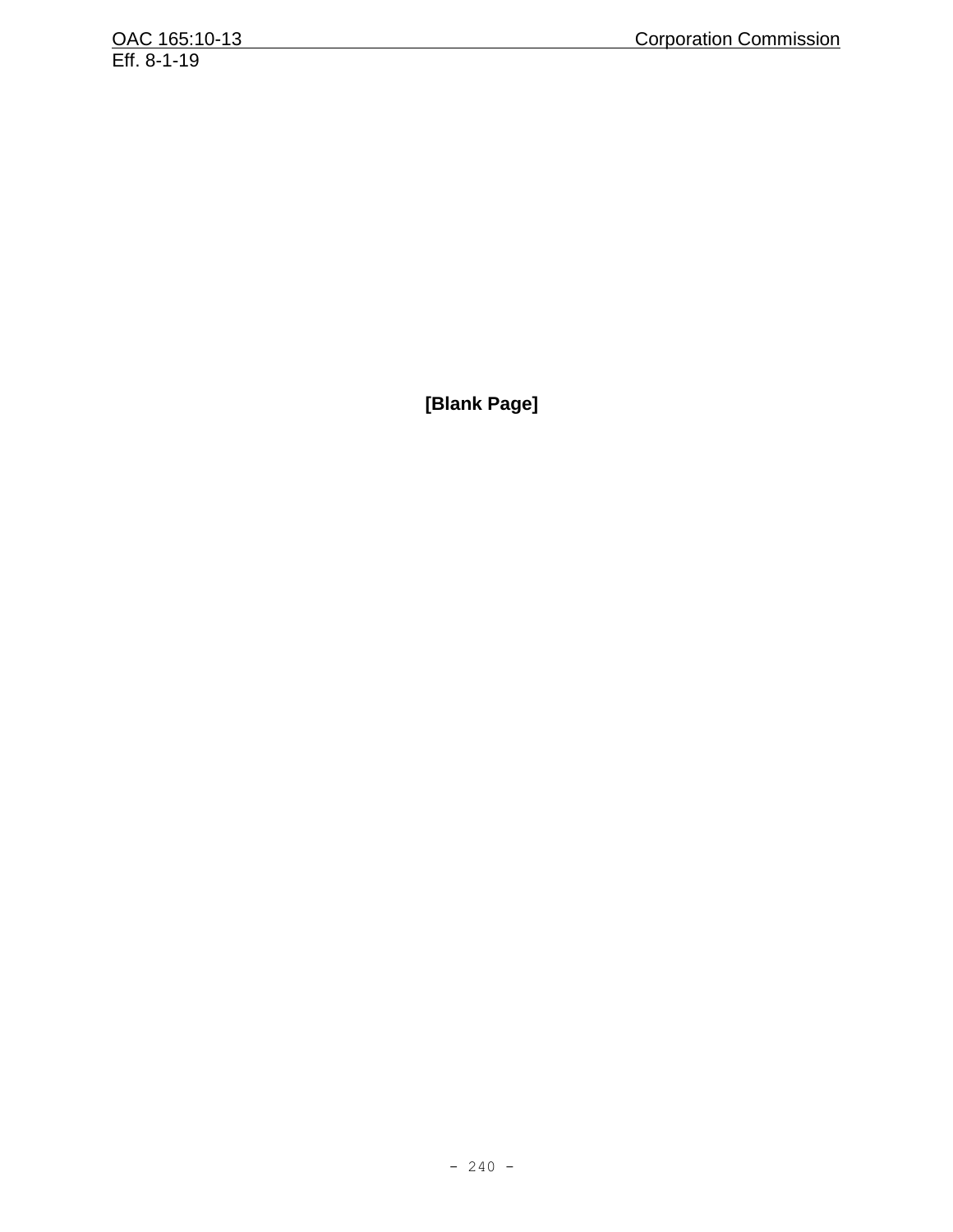## **SUBCHAPTER 15. OIL WELL PRODUCTION AND ALLOWABLES**

#### **Section**

- 165:10-15-1. Classification of oil pools and projects
- 165:10-15-2. Overage adjustments for oil wells
- 165:10-15-3. Effect of percentage penalty on oil wells
- 165:10-15-4. Discovery oil pools [RESERVED]
- 165:10-15-5. Discovery oil allowables
- 165:10-15-6. Production tests and reports for discovery oil pools
- 165:10-15-7. Procedure for obtaining discovery allowable
- 165:10-15-8. Allocated oil pools [RESERVED]
- 165:10-15-9. Allocated oil allowables
- 165:10-15-10. Production tests and reports for allocated oil wells
- 165:10-15-11. Unallocated oil pools [RESERVED]
- 165:10-15-12. Unallocated oil allowables
- Production tests and reports for unallocated oil wells
- 165:10-15-14. Enhanced oil recovery project allowables
- 165:10-15-15. Production tests and reports for enhanced oil recovery projects
- 165:10-15-16. Excessive water exempt oil project allowables
- 165:10-15-17. Production tests and reports for excessive water exempt oil projects
- 165:10-15-18. Production tests and reports for reservoir dewatering oil spacing units

## **165:10-15-1. Classification of oil pools and projects**

(a) **Types of oil pools.** Each producing oil pool shall be classified by the Commission into one of the following categories:

- (1) Discovery oil pool (165:10-15-5).
- (2) Allocated oil pool (165:10-15-9).
- (3) Unallocated oil pool (165:10-15-12).
- (4) Enhanced oil recovery project (165:10-15-14).
- (5) Excessive water exempt oil project (165:10-15-16).
- (6) Reservoir dewatering oil spacing unit (165:10-15-18).

(b) **Treatment of an oil well located in a gas pool.** An oil well located in a gas pool shall be treated as an unallocated oil well, unless the oil well is subject to one of the following:

- (1) Pool rules controlled by volumetric withdrawal.
- (2) Discovery oil pool rules.
- (3) Allocated oil pool rules.
- (4) Some other order of the Commission.

#### (c) **Discovery oil pools.**

(1) A new oil pool which has complied with the provision of 165:10-15-5 may be granted discovery allowable production rates, administratively, subject to either:

- (A) Spacing requirements.
- (B) Order of the Commission.

(2) Each permitted discovery oil well shall be subject to discovery oil pool rules until either:

- (A) Expiration of the discovery allowable period.
- (B) Reclassification of the well or pool.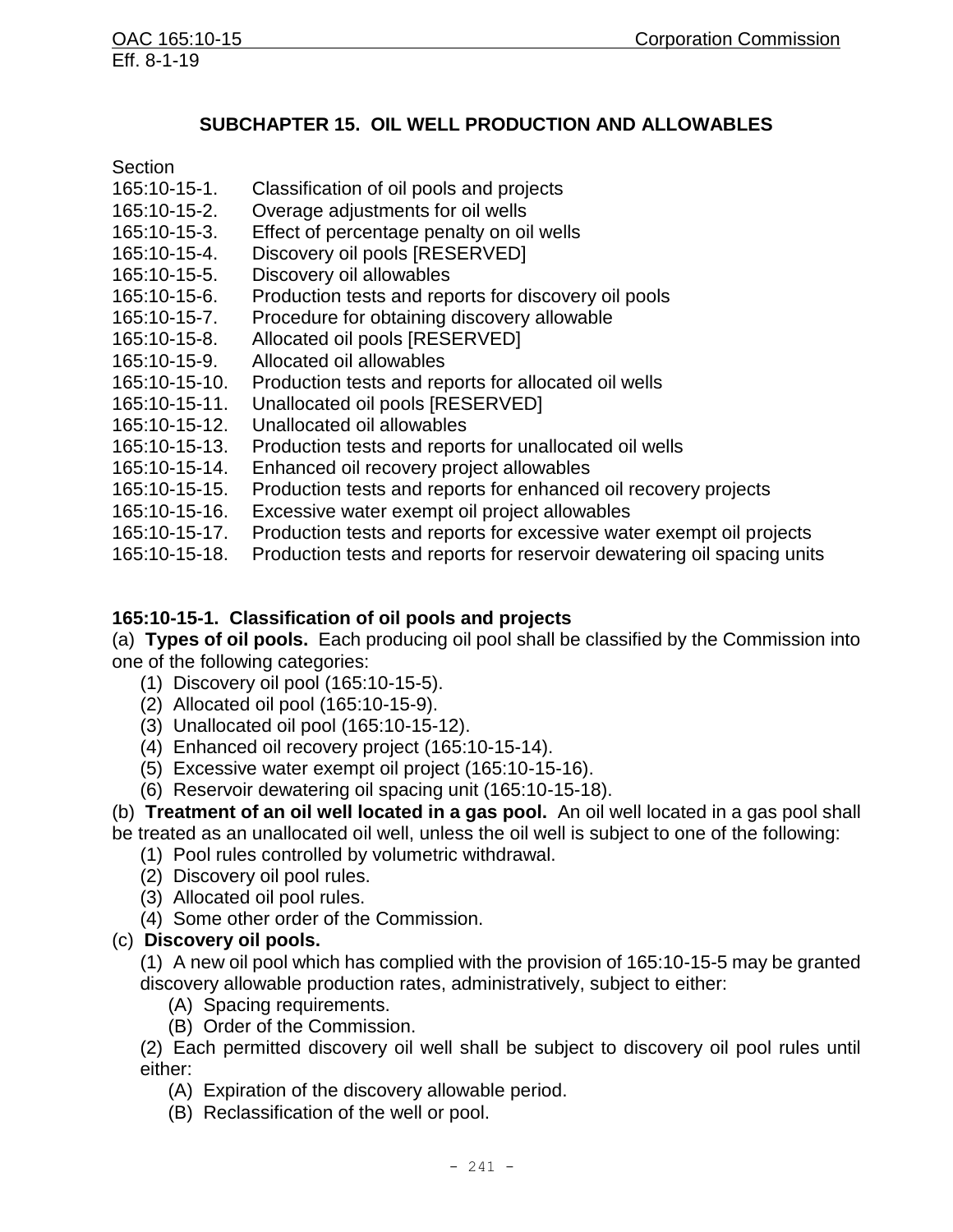## (d) **Allocated oil pool.**

(1) The Commission shall classify an oil pool as an allocated oil pool when:

(A) At any market demand hearing the total production from an oil pool or from any well within the pool needs to be regulated; or

(B) For good cause shown, upon application, notice, and hearing.

(2) A gas well located in an allocated oil pool that is reclassified as an oil well for allowable purposes shall be subject to allocated oil pool rules.

(3) Each allocated oil well shall be subject to the allocated oil pool rules until the Commission reclassifies the well or pool.

## (e) **Unallocated oil pools.**

(1) Classification of unallocated oil pool:

(A) Any pool or area which does not require specific regulation and control by the Commission to restrict production to the market demand, aid in the prevention of waste, assure the maximum ultimate recovery of oil and gas from the pool, or protect correlative rights shall be classified as an unallocated pool.

(B) The Commission shall determine which discovery and allocated pools will be placed in the unallocated classification at each market demand hearing.

(2) Each unallocated oil well shall be subject to unallocated oil pool rules until the Commission reclassifies the well or pool.

## (f) **Enhanced oil recovery projects.**

(1) **Authorized pressure maintenance.** The Commission may, upon application, notice, and hearing, authorize the pressure maintenance of a pool or the production of oil by the injection of fluid, fluids, gas, gases, or other material into a common source of supply or a portion thereof, whether unitized or not, where substantial quantities of additional oil may be recovered which could not be recovered under ordinary primary depletion methods. When so authorized, the project will be classified as an Enhanced Oil Recovery Project with one of the following classifications:

- (A) Pressure Maintenance Project
- (B) Gas Repressuring Project
- (C) Waterflood Project
- (D) Other Enhanced Recovery Projects

(2) **Status of a gas well reclassified as an oil well.** If a well classified as a gas well in an enhanced oil recovery project is reclassified as an oil well for allowable purposes, the well shall be subject to the appropriate enhanced oil recovery project rules.

(3) **Termination of enhanced oil recovery status.** Each enhanced oil recovery well shall be subject to enhanced oil recovery project rules until one of the following occurs:

- (A) Termination of the enhanced oil recovery project.
- (B) The well is reclassified as a gas well for allowable purposes.
- (C) The Commission issues an order reclassifying the well or project.
- (D) The well is abandoned.

## (g) **Excessive water exempt oil projects.**

(1) **Oil production rates.** The Director of Conservation may administratively authorize the production of oil at rates greater than the normal allowable provided the water-oil ratio of the well and/or pool is greater than or equal to 3:1. All applications shall comply with 165:5-7-12.

(2) **Status of a gas well reclassified as an oil well.** If a well classified as a gas well in an excessive water exempt oil project is reclassified as an oil well for allowable purposes, the well shall be subject to excessive water exempt oil project rules.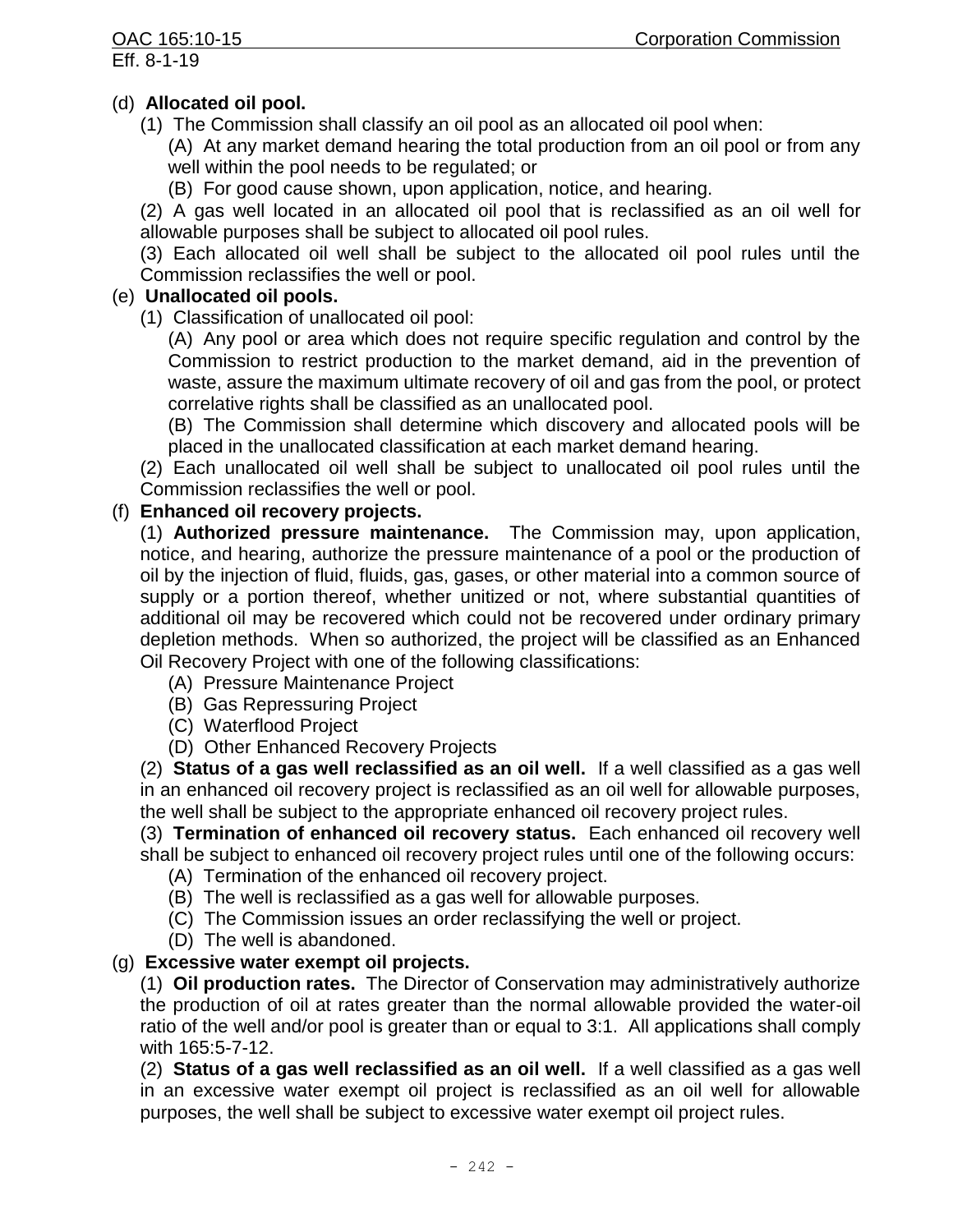(3) **Termination of excessive water exempt status.** Each excessive water exempt well shall be subject to excessive water exempt oil project rules until at least one of the following occurs:

- (A) The water-oil ratio declines below 3:1.
- (B) Termination of the excessive water exempt oil project.
- (C) The well is reclassified as a gas well.
- (D) The Commission issues an order reclassifying the well or project.

(h) **Allowable for reservoir dewatering oil spacing unit**.

(1) **Oil production rates.** To set an allowable for a well in a reservoir dewatering oil spacing unit, the operator shall refer to Appendix J and submit the appropriate forms and/or application as provided in OAC 165:10-15-18.

(2) **Reclassification of oil well as gas well.** If a well in a reservoir dewatering oil spacing unit is later subject to reclassification as a gas well for allowable purposes, such reclassification will be determined according to general classification procedures based on the its gas/oil ratio pursuant to OAC 165:10-1-6(d) and (e) and 165:10-13-2. If the subject well is designated an excessive water exempt oil project pursuant to OAC 165:10-15-1(g) and 165:10-15-16, reclassification shall be determined by OAC 165:10- 15-1(g)(2). If the subject well is assigned an allowable based upon its most efficient rate pursuant to OAC 165:10-13-5, such allowable shall remain in effect under the order establishing the production rate, so that the well will not be reclassified, until its status is modified or terminated by the terms of the instant or a subsequent Commission order.

(3) **Termination of reservoir dewatering oil spacing unit allowable.** The oil allowable assigned a reservoir dewatering oil spacing unit shall remain in effect until one of the following occurs:

(A) The subject well is reclassified as a gas well pursuant to OAC 165:10-1-6 and 165:10-13-2.

(B) The subject well's status as an excessive water exempt oil project is terminated pursuant to OAC 165:10-15-1(g)(3).

(C) The subject well's status under a most efficient rate order is modified or terminated by the terms of the instant or a subsequent Commission order.

[**SOURCE:** Amended in Rule Making 200100009, eff 7-1-02]

#### **165:10-15-2. Overage adjustments for oil wells**

 No well, lease, unit, or project shall be overproduced in excess of 15 percent of the allowable for the proration period. All overage accrued at the end of the proration period shall be deducted from the allowable for the second succeeding proration period.

#### **165:10-15-3. Effect of percentage penalty on oil wells**

 If a percentage penalty has been assigned to an oil well, the penalty shall, depending on the status of the well, be subtracted from:

(1) **Discovery status.** The applicable allowable from the Discovery Allowable Table (Appendix B to this Chapter) or the capacity of the well to produce as reported, whichever is less.

(2) **If allocated or unallocated per-well status.** The applicable allowable from the Allocated Well Allowable Table (Appendix A to this Chapter) multiplied by the current market demand factor or the capacity of the well to produce as reported, whichever is less.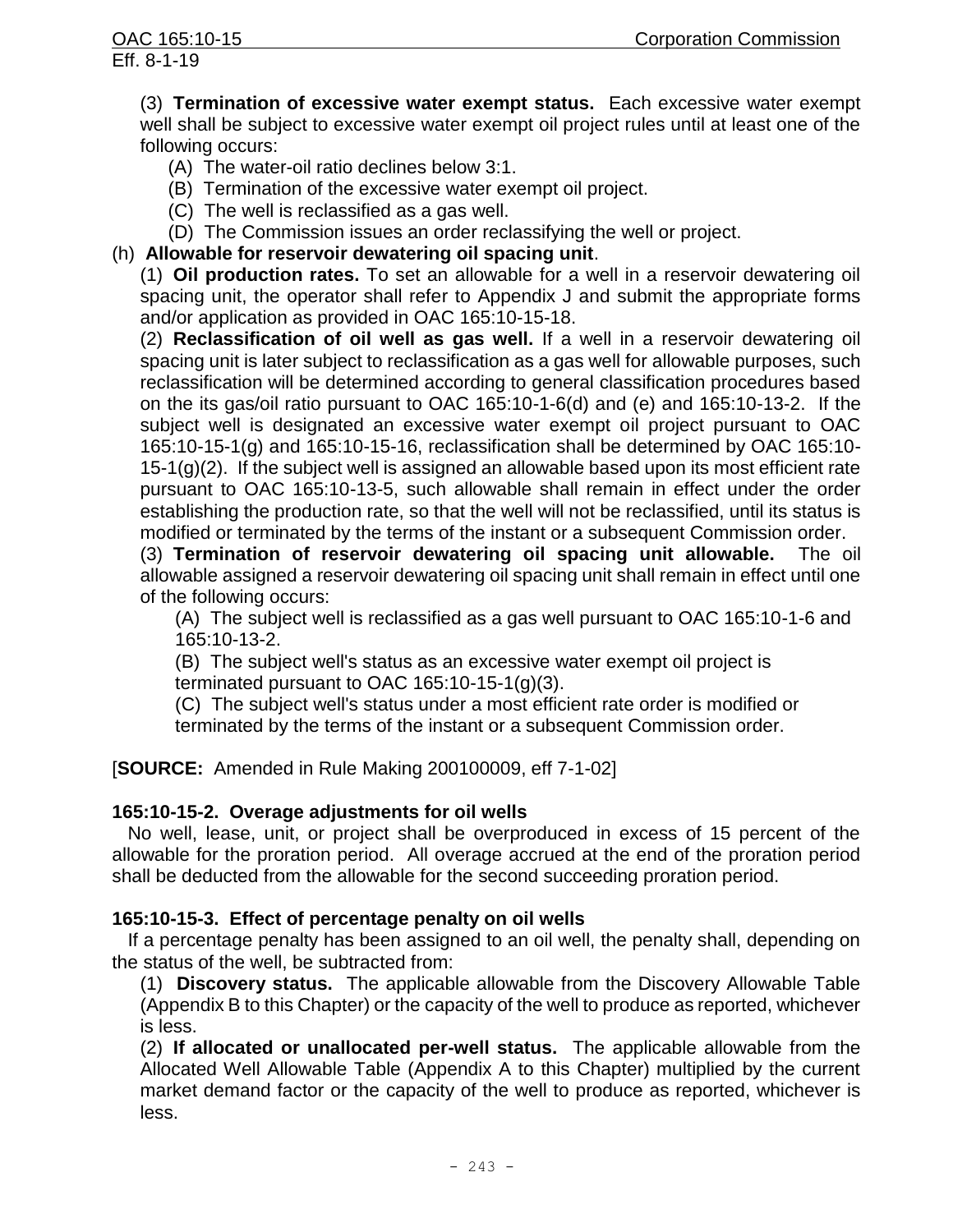(3) **If unallocated per-lease status.** The shallowest ten acre or less allowable from the Allocated Well Allowable Table (Appendix A to this Chapter) multiplied by the current market demand factor for the penalized well only. The penalty shall be subtracted from the lease allowable.

[**SOURCE**: Amended at 26 Ok Reg 2498, eff 7-11-09 (RM 200900001)]

## **165:10-15-4. Discovery oil pools [RESERVED]**

#### **165:10-15-5. Discovery oil allowables**

(a) **Number of barrels of oil per day and duration of the discovery allowable period.** The maximum number of barrels of oil per day and the duration of the discovery allowable period shall be determined from the Discovery Allowable Table (Appendix B to this Chapter) or the Allocated Well Allowable (Appendix A to this Chapter), whichever is greater, provided that the well is in compliance with the other provisions of this Section and other rules pertaining to allowables. If the well is not capable of producing at the discovery rate without causing preventable waste, the temporary discovery allowable shall be the capacity of the well to produce as reported, unless otherwise limited by the Commission.

#### (b) **Effective date of discovery allowable.**

(1) The discovery allowable period for the pool shall begin with the date of first completion of the discovery well of the pool and extend as provided in the Discovery Well Allowable Table (Appendix B to this Chapter).

(2) The discovery allowable period for each well in the pool shall run from the date specified under 165:10-15-7 for each well to the date of termination of the pool, if granted administratively.

(3) If application, notice, and hearing are required, the effective date of the discovery allowable period shall be specified by an order of the Commission, provided that such date shall not precede the date of filing of the application. The date of expiration of the discovery allowable shall still be determined as set forth in (1) of this subsection.

(c) **Gross allowable production.** The gross allowable production for any proration period from a well in a discovery pool may, at the option of the operator, be produced at any time during the proration period; however, in no event shall the production exceed the maximum efficient rate of flow.

[**SOURCE**: Amended at 26 Ok Reg 2498, eff 7-11-09 (RM 200900001)]

#### **165:10-15-6. Production tests and reports for discovery oil pools**

(a) **Initial test requirements.** The operator of each well in each discovery pool shall perform an initial potential test and furnish the Conservation Division the results of such test not later than 30 days after completion of each well. Each individual well shall be tested for not less than six hours and not more than 24 hours with the production calculated and reported at a daily rate (24 hours).

#### (b) **Witnessing of tests.**

(1) With respect to initial test, the operator shall give twenty-four (24) hour notice of the opportunity to witness said test to the Conservation Division and the offset operator(s) producing from the same pool, but no waiver or signature of Conservation Division personnel is required.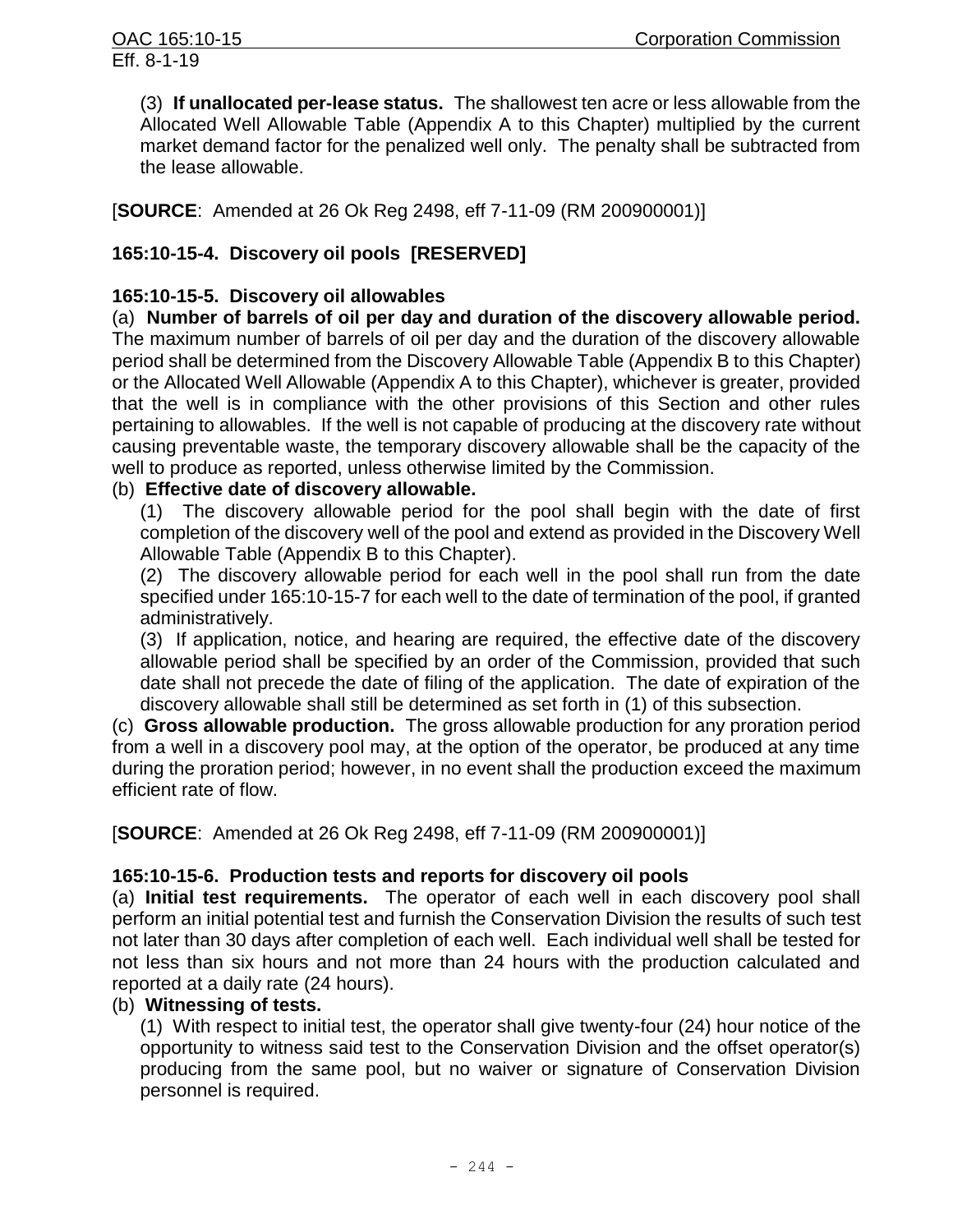(2) Any operator in the pool may witness any official test for any well in the pool. However, any person other than a Commission employee witnesses a test at their sole risk and expense.

[**SOURCE:** Amended at 9 Ok Reg 2337, eff 6-25-92; Amended in Rule Making 980000033, eff 7-1-99; Amended at 26 Ok Reg 2498, eff 7-11-09 (RM 200900001)]

### **165:10-15-7. Procedure for obtaining discovery allowable**

(a) Any operator desiring a discovery allowable shall file Form 1028 with the material and information specified below:

(1) A resistivity and a porosity type wireline survey of the well in question, if run.

(2) A Completion Report (Form 1002A) and Cementing Report (Form 1002C), completed in detail.

(3) A Potential Test (Form 1029A), completed in detail.

(4) A plat of the area showing all of the following information for each well within one and one-half (1 1/2) miles of the subject well:

(A) Operator.

(B) Well name and number.

(C) Total depth.

(D) Current status of the well (dry, oil, gas, injection, disposal, temporarily abandoned).

(E) Name of interval open, if any.

- (F) Perforations, top and bottom, if any.
- (G) Average daily production.

(5) An isopach contour map of the productive interval and/or a structural contour map of a nearby marker bed or formation, not separated from the producing interval by an unconformity, which is commonly used in the area. The Conservation Division may require either or both types of maps to determine the discovery status. The Commission may also require additional geological and/or engineering data, such as: stratigraphic cross-sections, structural cross-sections, production, and pressure information.

(b) The Conservation Division may administratively designate a discovery allowable for a well when the operator furnishes the Technical Department with the information specified in (a) of this Section. If the information is provided within 30 days of the date of first production and the application is approved, the effective date of the discovery allowable shall be the date of first production. If the information is provided more than 30 days after the date of first production and the application is approved, the discovery allowable shall be effective the date of filing.

(c) If a gas well in a discovery oil pool is reclassified as an oil well for allowable purposes, the operator must file the appropriate form, information and material specified in (a) of this Section within 30 days of reclassifying the well to obtain a discovery allowable. The allowable shall be effective the date the well was reclassified as an oil well as indicated on Form 1002A. If the application is not received within the specified time period, the application will be processed in accordance with (b) of this Section.

## **165:10-15-8. Allocated oil pools [RESERVED]**

#### **165:10-15-9. Allocated oil allowables**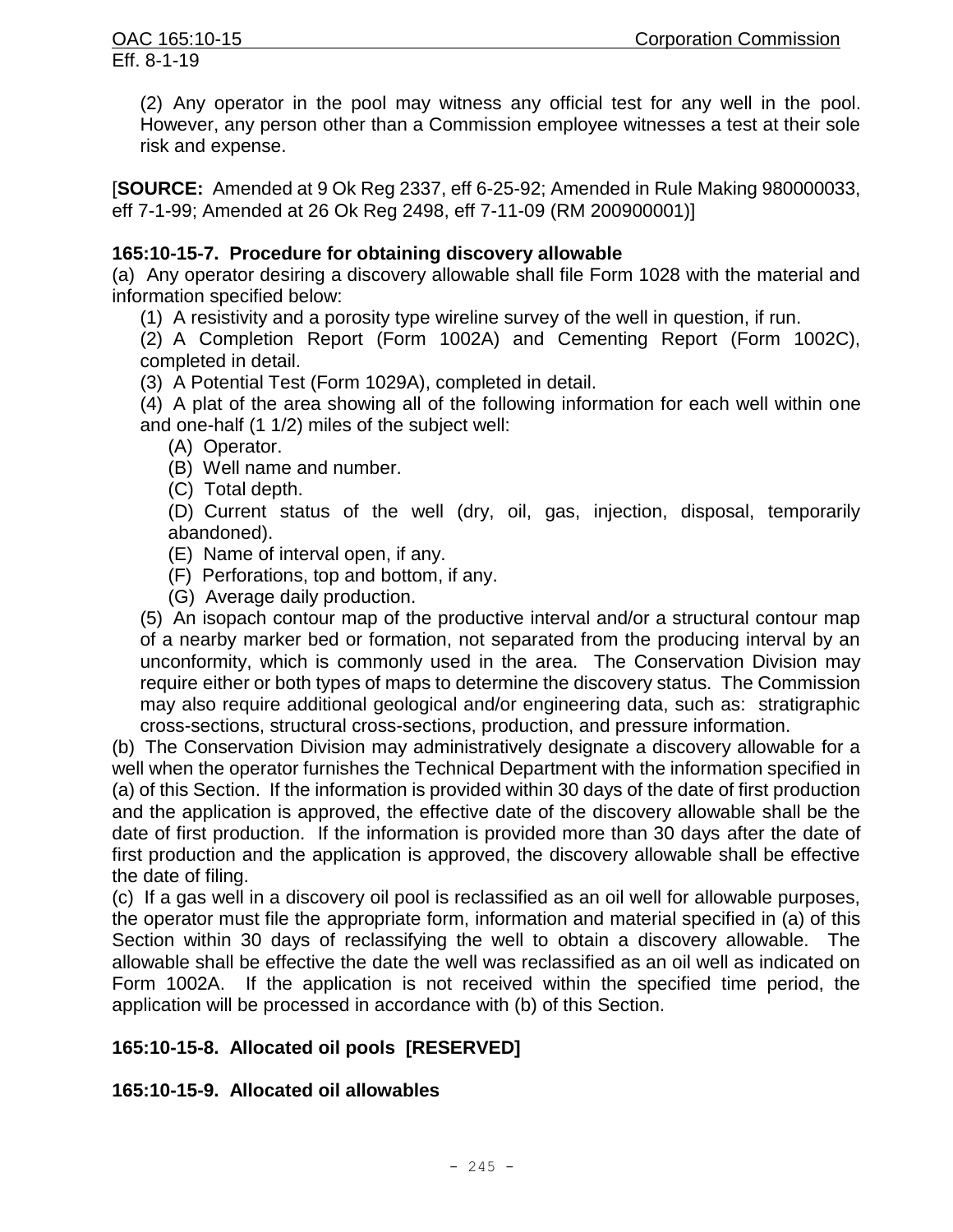(a) **Effective date of allowables.** The allowable for an allocated well completed or recompleted on or after the first day of the proration period shall become effective the date of completion of the well, provided the operator has complied with the provisions of this Section and other rules governing allowables. In situations where the operator fails to comply, the allowable shall become effective the date the operator complies with this Section and other rules governing allowables.

(b) **Allowables in allocated pools.** Allowables in allocated pools shall be granted on an individual well basis, subject to appropriate spacing requirements, unless otherwise specified by order of the Commission. The allowable for each allocated well shall be determined as if the well was an unallocated well operating under 165:10-15-12(b) or 165:10-15-12(c)(1), whichever is appropriate, unless adjusted by order of the Commission. The operator shall produce the allowable on each well from that well and no part thereof from any other well.

(c) **Application.** Upon application by the Director of Conservation or any interested party, and after notice and hearing, the Commission may order the wells in a common source of supply to be produced under allowables established by special pool rules in lieu of the provisions of this Section. All requirements as to production tests and allowables shall be set forth by the order of the Commission establishing such special pool rules.

### **165:10-15-10. Production tests and reports for allocated oil wells**

 All production tests and reports shall be filed as if the allocated well were an unallocated well operating on a per-well basis allowable under 165:10-15-13(a).

## **165:10-15-11. Unallocated oil pools [RESERVED]**

## **165:10-15-12. Unallocated oil allowables**

(a) **Effective date of allowable.** The allowable for a well completed or recompleted on or after the first day of a proration period shall become effective the date of completion of the well, provided the operator has complied with the provisions of this Section and other rules governing allowables. In situations where the operator fails to comply, the allowable shall become effective the date the operator complies with this Section and other rules governing allowables.

(b) **Well in an unallocated pool.** Each well in an unallocated pool in which drilling and spacing units have been established shall be assigned the applicable allowable on a perwell basis from the Allocated Well Allowable Table (Appendix A to this Chapter) multiplied by the current market demand factor unless adjusted by order of the Commission. The production from each well shall be separately accounted for to the Commission.

(c) **Lease in an unallocated pool.** Each individual lease in an unallocated pool in which drilling and spacing units have not been established shall be assigned allowables, at the option of the operator, on either of the following basis:

(1) **A per-well basis.** If the operator elects to accept the per-well basis allowable, each well on the lease shall be assigned an allowable applicable to a ten-acre or less allowable at the appropriate depth from the Allocated Well Allowable Table (Appendix A to this Chapter) multiplied by the current market demand factor unless adjusted by order of the Commission. The production from each well shall be separately accounted for to the Commission.

(2) **A per-lease basis.** If the operator elects to accept the per-lease basis allowable, the allowable for the lease shall be the shallowest ten-acre or less allowable from the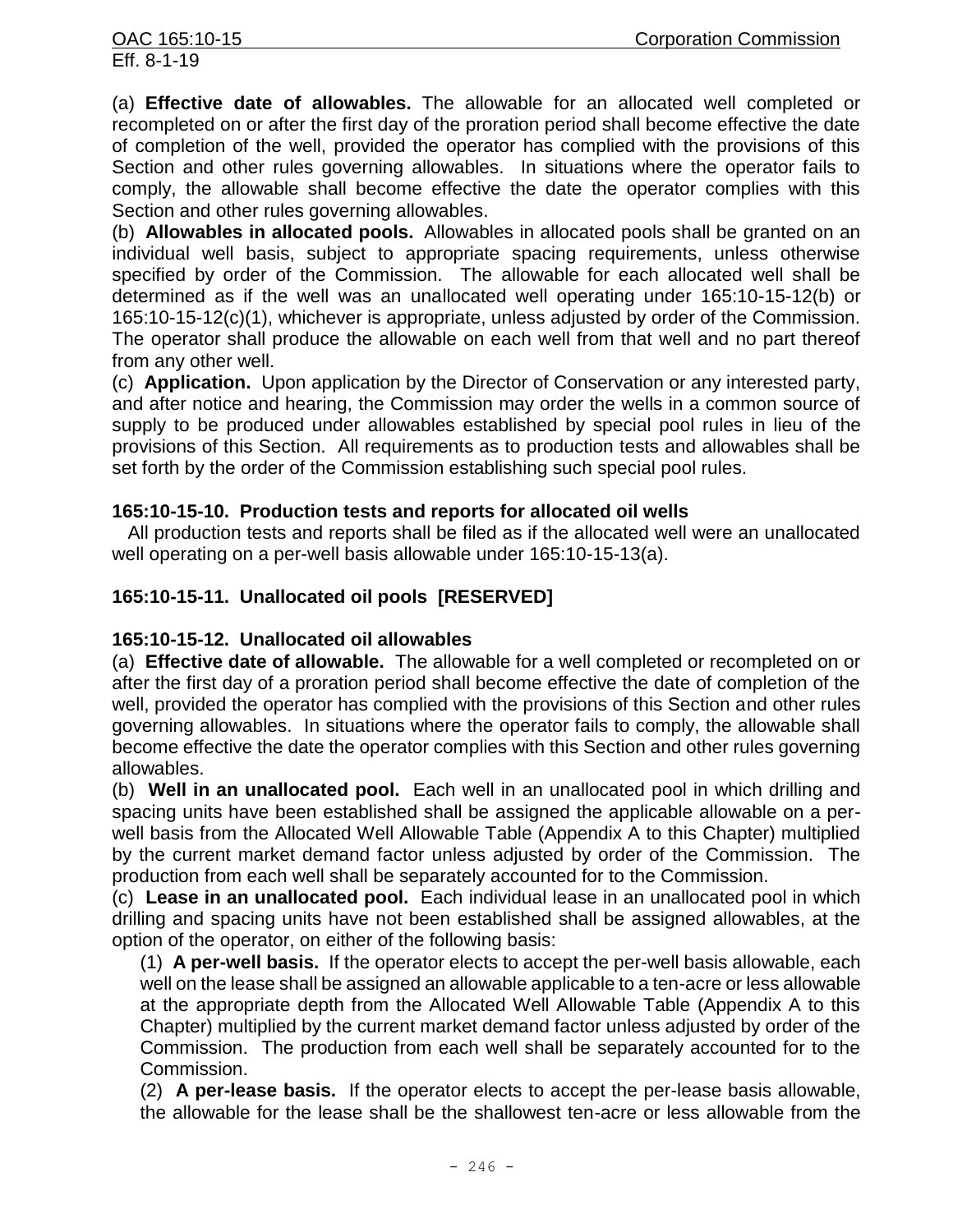Allocated Well Allowable Table (Appendix A to this Chapter) multiplied by the current market demand factor multiplied by the number of wells on the lease unless adjusted by order of the Commission. The production from each lease shall be separately measured and accounted for to the Commission.

## **165:10-15-13. Production tests and reports for unallocated oil wells**

### (a) **Per-well basis allowable.**

(1) If the well is an allocated well, or an unallocated well located on lands in which drilling and spacing units have not been established and the operator elected to accept allowables on a per-well basis, or an unallocated well located on lands in which drilling and spacing units have been established, the operator shall file a production test no later than 30 days after the earlier of:

- (A) Making the election,
- (B) Completion of the well, or
- (C) Recompletion of the well.

Each individual well shall be tested for not less than six hours and not more than 24 hours with the production calculated and reported at a daily rate (24 hours).

(2) Each new well shall be given an allowable equal to the allowable for an unallocated per-well basis well until the production test has been performed with the results reported to the Conservation Division. The allowable shall be effective for a period not longer than 30 days from completion of the well. A Form 1002A Completion Report may be used in lieu of a Form 1029A to establish an oil allowable if oil and gas production rates reported on Form 1002A establish the well's classification as an oil well. No further allowable shall be assigned to the well until compliance with this subsection.

(3 Until an operator submits the required test results for any well, as provided in subsection (a)(1), no allowable shall be assigned to the well. If said test results are filed late, then the allowable shall be effective the first day of the following month after the Conservation Division accepts the test.

(4) All initial tests shall be conducted in the manner set forth in (1) of this subsection.

(5) Annual testing shall not be required.

#### (b) **Per-lease basis allowables.**

(1) If the well is an unallocated well located on lands in which drilling and spacing units have not been established and the operator elects to accept allowables on a per-lease basis, the operator shall file a production test with the Conservation Division not later than 30 days after:

- (A) Making the election,
- (B) Completion of the initial well on the lease,
- (C) Completion of a subsequent well on the lease,
- (D) Recompletion of any well on the lease, or
- (E) Retesting of any well on the lease.

Each well on the lease shall be tested for not less than six hours and not more than 24 hours with the production calculated and reported at a daily rate (24 hours).

(2) Each lease shall be given an additional allowable equivalent to the shallowest tenacre or less allowable from the Allocated Well Allowable Table (Appendix A to this Chapter) multiplied by the current market demand factor for each new producing well added to the lease until the production test has been performed with the results reported to the Conservation Division. The additional allowable shall be effective for a period not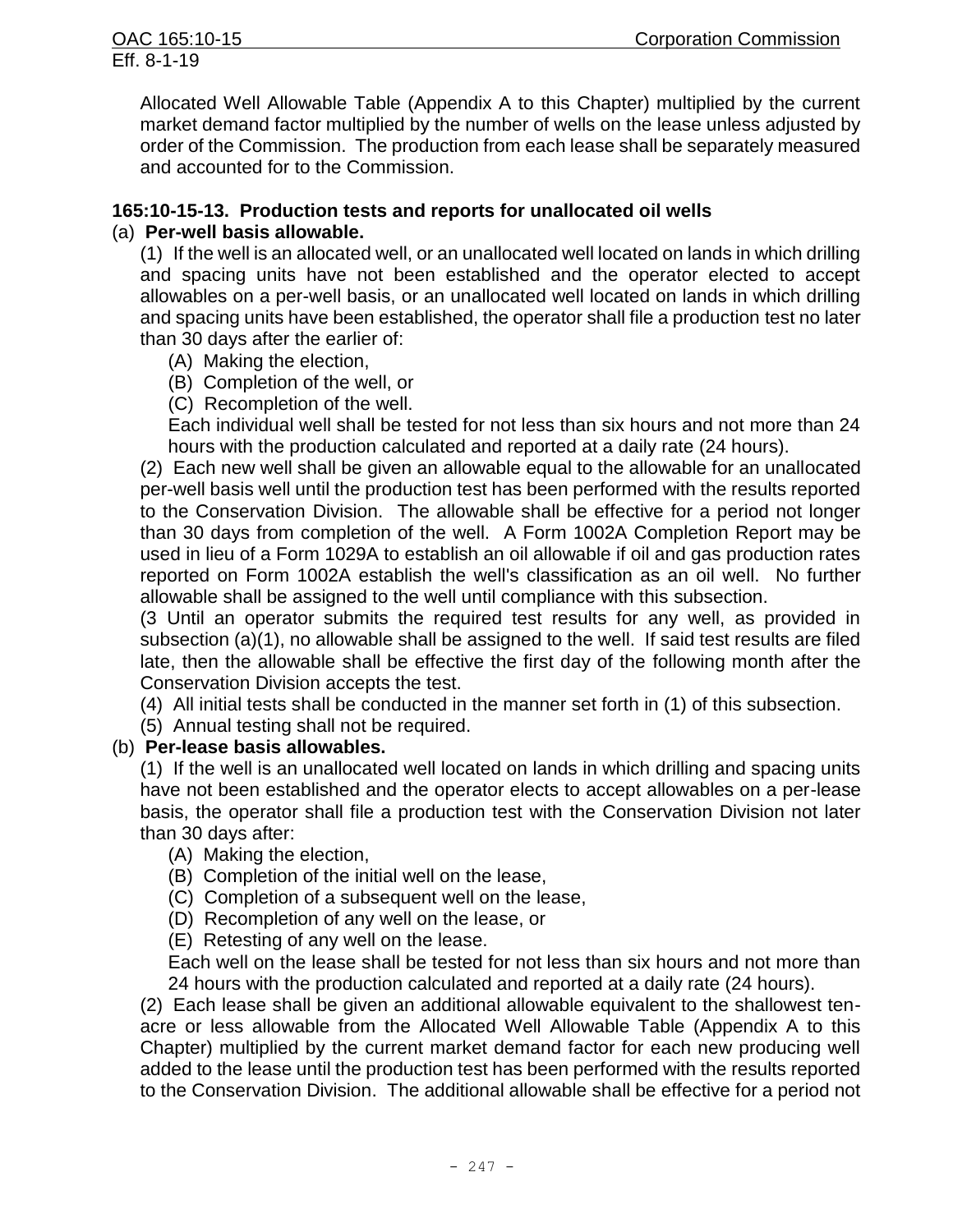longer than 30 days from completion of the well. No further additional allowable shall be assigned to the lease until compliance with this subsection.

(3) If an operator fails to submit the required test results for any lease with allowables calculated on a per-lease basis, no allowable shall be assigned to the lease. The operator may submit the results of the test to the Conservation Division to reinstate the allowable. A Form 1002A Completion Report may be used in lieu of a Form 1029A to establish an oil allowable if oil and gas production rates reported on Form 1002A establish the well's classification as an oil well. The allowable shall be effective the first day of the following month after the Conservation Division accepts the test.

(4) No lease shall be granted underage resulting from failure to perform a required test in compliance with this Section.

(5) All initial tests, annual tests and retests shall be conducted in the manner set forth in

(1) of this subsection.

[**SOURCE:** Amended at 9 Ok Reg 2337, eff 6-25-92; Amended in Rule Making 980000033, eff 7-1-99; Amended at 26 Ok Reg 2498, eff 7-11-09 (RM 200900001)]

### **165:10-15-14. Enhanced oil recovery project allowables**

(a) **Effective date of allowable.** The allowable for an enhanced oil recovery project shall be effective on the date operations commenced or the date specified by order of the Commission authorizing the project, whichever is later, provided the operator has complied with the provisions of this Section and other rules governing allowables. In situations where the operator fails to comply, the allowable shall become effective the date the operator complies with this Section and other rules governing allowables.

(b) **Qualification for enhanced oil recovery allowable.** For any project to qualify for an enhanced oil recovery allowable, an order of the Commission authorizing the project must be obtained.

(c) **Allowable for enhanced oil recovery project.** The allowable for an enhanced oil recovery project shall be on a project basis and shall be the capacity of the project to produce.

(d) **Wells on a project producing from another reservoir.** Oil wells within the boundaries of a project which do not produce from the project shall not be permitted to produce any portion of the allowable of such enhanced oil recovery project. The oil produced by nonproject wells shall be separately produced, measured, and reported.

#### **165:10-15-15. Production tests and reports for enhanced oil recovery projects**

(a) Within 30 days of commencement of any enhanced oil recovery project, the operator shall file with the Conservation Division an inventory of all the wells located within the boundaries of the project completed in the approved common source of supply showing the name of the project and the new OTC Production Unit Number (including merge number) and the following for each well:

- (1) Previous OTC Production Unit Number.
- (2) API Number.
- (3) Well Name and Number.
- (4) Legal location, including quarter quarter quarter quarter section.
- (5) Current status (producer, injector, observation, or temporarily abandoned).

The inventory shall also include the current daily (24 hour) production and injection rates for the project.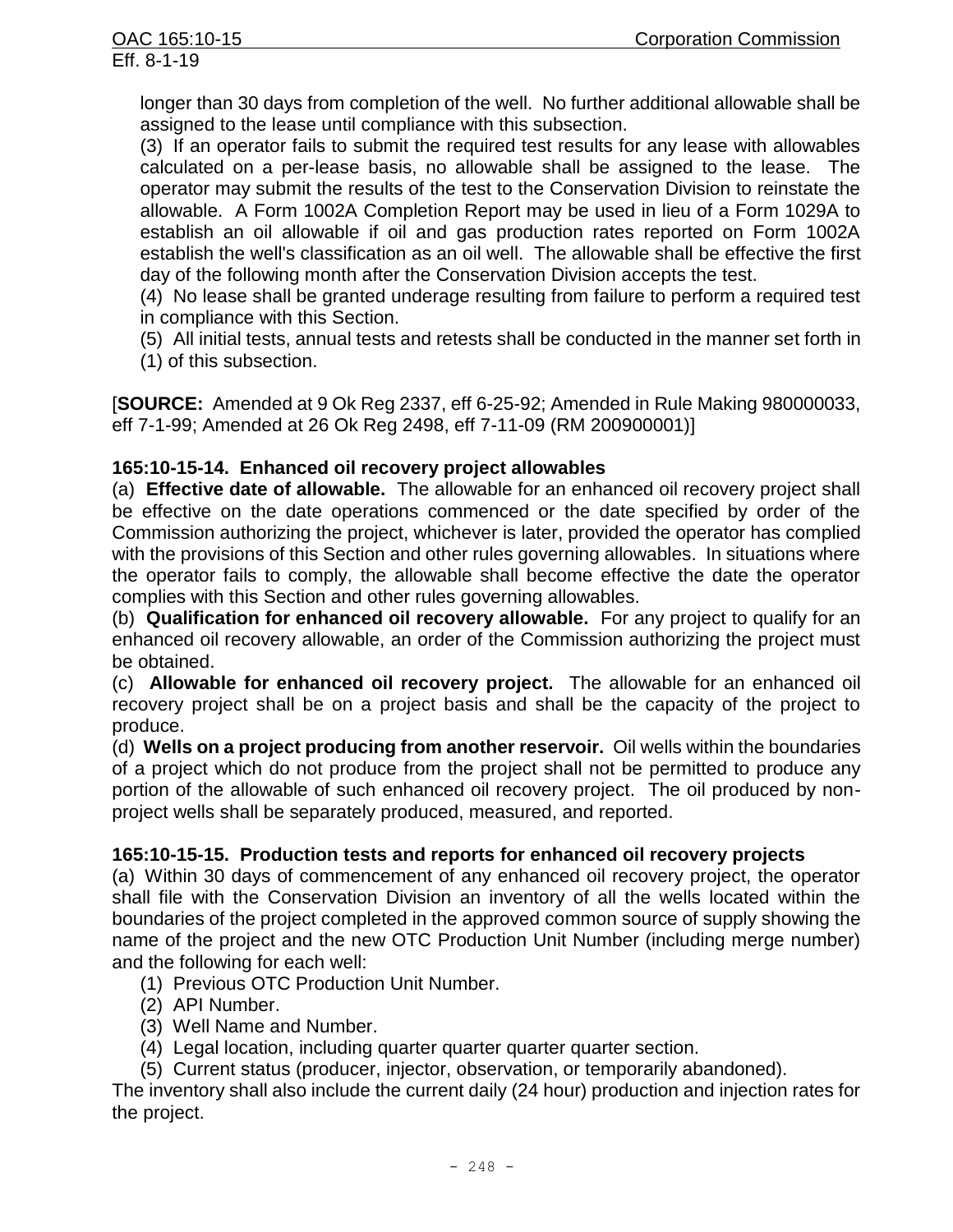- (Q) All sections of Township 14 North, Range 19 West;
- (R) Sections 1-3, 10-14 and 23-25 of Township 14 North, Range 20 West;
- (S) All sections of Township 15 North, Range 14 West;
- (T) All sections of Township 15 North, Range 15 West;
- (U) All sections of Township 15 North, Range 16 West;
- (V) All sections of Township 15 North, Range 17 West;
- (W) All sections of Township 15 North, Range 18 West;
- (X) All sections of Township 15 North, Range 19 West;

(Y) Sections 1-3, 10-15, 22-27 and 34-36 of Township 15 North, Range 20 West.

## **(7) IN DEWEY COUNTY**

- (A) All sections of Township 16 North, Range 14 West;
- (B) All sections of Township 16 North, Range 15 West;
- (C) All sections of Township 16 North, Range 16 West;
- (D) All sections of Township 16 North, Range 17 West;
- (E) All sections of Township 16 North, Range 18 West;
- (F) All sections of Township 16 North, Range 19 West;

(G) Sections 1-3, 10-15, 22-27 and 34-36 of Township 16 North, Range 20 West;

- (H) All sections of Township 17 North, Range 14 West;
- (I) All sections of Township 17 North, Range 15 West;
- (J) All sections of Township 17 North, Range 16 West;
- (K) All sections of Township 17 North, Range 17 West;
- (L) All sections of Township 17 North, Range 18 West;
- (M) All sections of Township 17 North, Range 19 West;
- (N) Sections 12-14, 23-26, 35 and 36 of Township 17 North, Range 20 West;
- (O) Sections 31-36 of Township 18 North, Range 14 West;
- (P) Sections 31-36 of Township 18 North, Range 15 West;
- (Q) Sections 31-36 of Township 18 North, Range 16 West;
- (R) Sections 31-36 of Township 18 North, Range 17 West;
- (S) Sections 31-36 of Township 18 North, Range 18 West;
- (T) Sections 31-36 of Township 18 North, Range 19 West.

## **(8) IN GRADY COUNTY**

- (A) Sections 19, 20 and 29-32 of Township 3 North, Range 6 West;
- (B) All sections of Township 3 North, Range 7 West;
- (C) All sections of Township 3 North, Range 8 West;
- (D) Sections 4-36 of Township 4 North, Range 7 West;
- (E) All sections of Township 4 North, Range 8 West;
- (F) Sections 27-29 and 31-34 of Township 5 North, Range 7 West;
- (G) Sections 2-11, 14-23 and 26-36 of Township 5 North, Range 8 West;
- (H) Sections 7-11, 14-23 and 25-26 of Township 6 North, Range 8 West.

## **(9) IN KIOWA COUNTY**

- (A) Sections 1-6 and 9-14 of Township 7 North, Range 14 West;
- (B) Sections 1-3 of Township 7 North, Range 15 West;
- (C) All sections of Township 8 North, Range 14 West.

## **(10) IN STEPHENS COUNTY**

- (A) Sections 5 and 6 of Township 2 North, Range 6 West;
- (B) Sections 1-12 of Township 2 North, Range 7 West;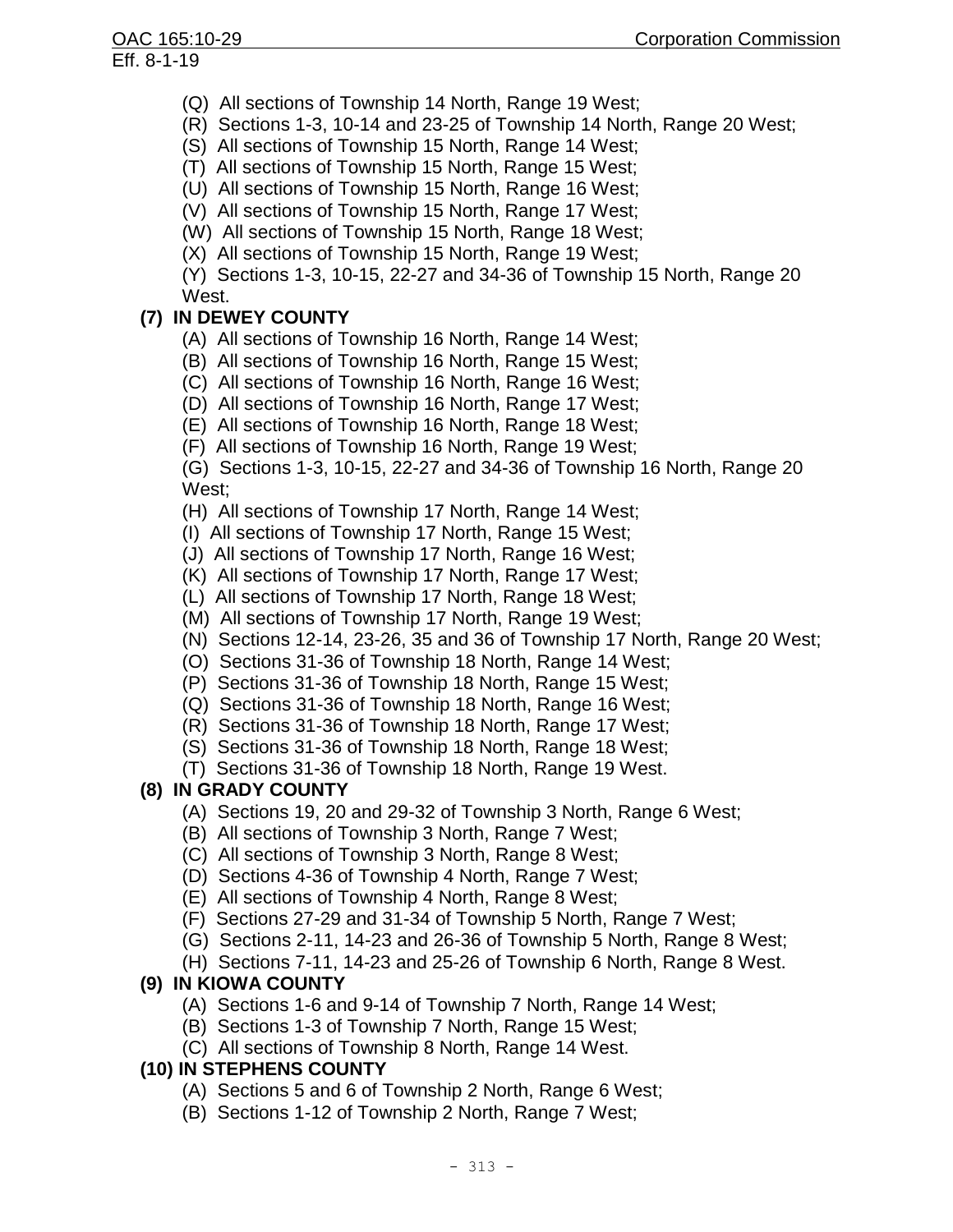- (C) Sections 1-6 and 10-12 of Township 2 North, Range 8 West;
- (D) Section 1 of Township 2 North, Range 9 West.

## **(11) IN WASHITA COUNTY**

- (A) Sections 1-6 of Township 7 North, Range 14 West;
- (B) All sections of Township 8 North, Range 14 West;
- (C) All sections of Township 8 North, Range 15 West;
- (D) Sections 1-30, 35 and 36 of Township 8 North, Range 16 West;
- (E) Sections 1-30 of Township 8 North, Range 17 West;
- (F) Sections 1-26 of Township 8 North, Range 18 West;
- (G) Sections 1-24, 30 and 31 of Township 8 North, Range 19 West;
- (H) All sections of Township 8 North, Range 20 West;
- (I) All sections of Township 9 North, Range 14 West;
- (J) All sections of Township 9 North, Range 15 West;
- (K) Sections 1-5, 8-17 and 20-36 of Township 9 North, Range 16 West;
- (L) Sections 31-36 of Township 9 North, Range 17 West;
- (M) Sections 31-36 of Township 9 North, Range 18 West;
- (N) Sections 31-36 of Township 9 North, Range 19 West;
- (O) Sections 31-36 of Township 9 North, Range 20 West;
- (P) All sections of Township 10 North, Range 14 West;
- (Q) All sections of Township 10 North, Range 15 West;
- (R) Sections 1-5, 8-17, 20-29 and 32-36 of Township 10 North, Range 16 West;
- (S) All sections of Township 11 North, Range 14 West;
- (T) All sections of Township 11 North, Range 15 West;
- (U) Sections 1-30 and 32-36 of Township 11 North, Range 16 West;
- (V) Sections 1, 2 and 11-13 of Township 11 North, Range 17 West.

(b) **Commercial pits prohibited.** The construction, enlargement, reconstruction or operation of any commercial pit (as defined in OAC 165:10-9-1) in any area listed in subsection (a) above, is prohibited.

[**SOURCE:** Added at 29 OK Reg 950, eff 7-1-12 (RM 201200005)]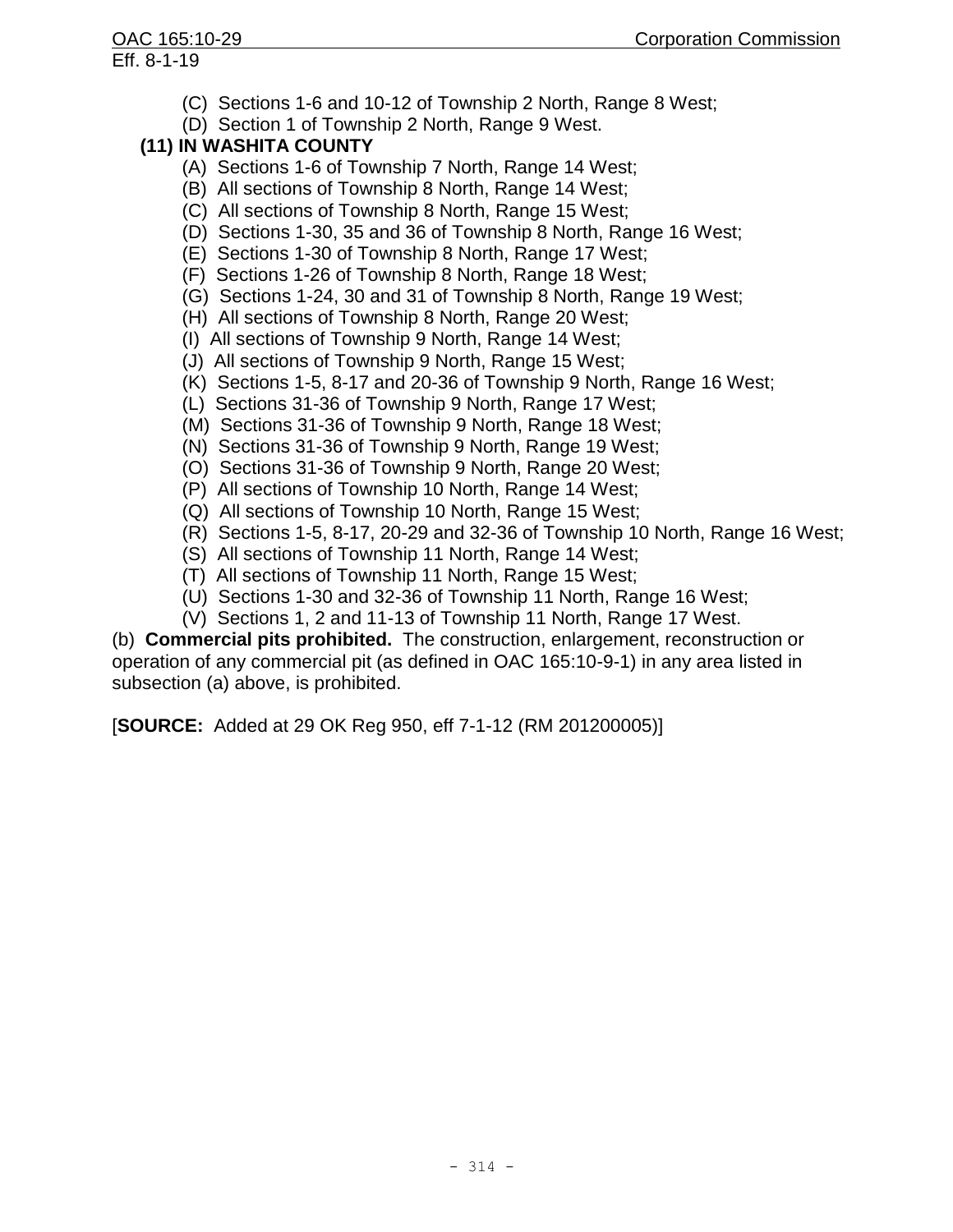## **APPENDIX A. ALLOCATED WELL ALLOWABLE TABLE\* [REVOKED]**

[**SOURCE:** Revoked at 28 OK Reg 1949, eff. 7-11-11 (RM 201000007)]

## **APPENDIX A. ALLOCATED WELL ALLOWABLE TABLE\* [NEW]**

| <b>ACREAGE</b><br><b>DEPTH OF COMPLETION</b><br>10 |               |    |     |            |
|----------------------------------------------------|---------------|----|-----|------------|
| <b>INTERVAL**</b>                                  | or less<br>20 | 40 | 80  | <u>160</u> |
|                                                    |               |    |     |            |
|                                                    |               |    |     |            |
| To-3000                                            | 30            | 45 | 57  |            |
| 3001-3200                                          | 31            | 45 | 57  |            |
| 3201-3400                                          | 32            | 46 | 58  |            |
| 3401-3600                                          | 33            | 47 | 59  |            |
| 3601-3800                                          | 34            | 48 | 60  |            |
| 3801-4000                                          | 35            | 49 | 61  |            |
| 4001-4200                                          | 36            | 49 | 61  | 71         |
| 4201-4400                                          | 37            | 50 | 62  | 73         |
| 4401-4600                                          | 38            | 51 | 63  | 75         |
| 4601-4800                                          | 39            | 52 | 64  | 77         |
| 4801-5000                                          | 40            | 53 | 65  | 79         |
| 5001-5200                                          | 41            | 54 | 67  | 82         |
| 5201-5400                                          | 42            | 55 | 69  | 85         |
| 5401-5600                                          | 43            | 56 | 71  | 88         |
| 5601-5800                                          | 45            | 58 | 73  | 91         |
| 5801-6000                                          | 47            | 60 | 75  | 94         |
| 6001-6200                                          | 49            | 62 | 77  | 97         |
| 6201-6400                                          | 51            | 64 | 79  | 100        |
| 6401-6600                                          | 53            | 66 | 82  | 103        |
| 6601-6800                                          | 55            | 68 | 85  | 107        |
| 6801-7000                                          | 57            | 70 | 88  | 110        |
| 7001-7200                                          | 59            | 72 | 90  | 113        |
| 7201-7400                                          | 61            | 74 | 92  | 116        |
| 7401-7600                                          | 63            | 76 | 95  | 119        |
| 7601-7800                                          | 65            | 78 | 98  | 122        |
| 7801-8000                                          | 67            | 80 | 101 | 126        |
| 8001-8200                                          | 69            | 83 | 104 | 130        |
| 8201-8400                                          | 71            | 86 | 107 | 134        |
| 8401-8600                                          | 73            | 89 | 111 | 139        |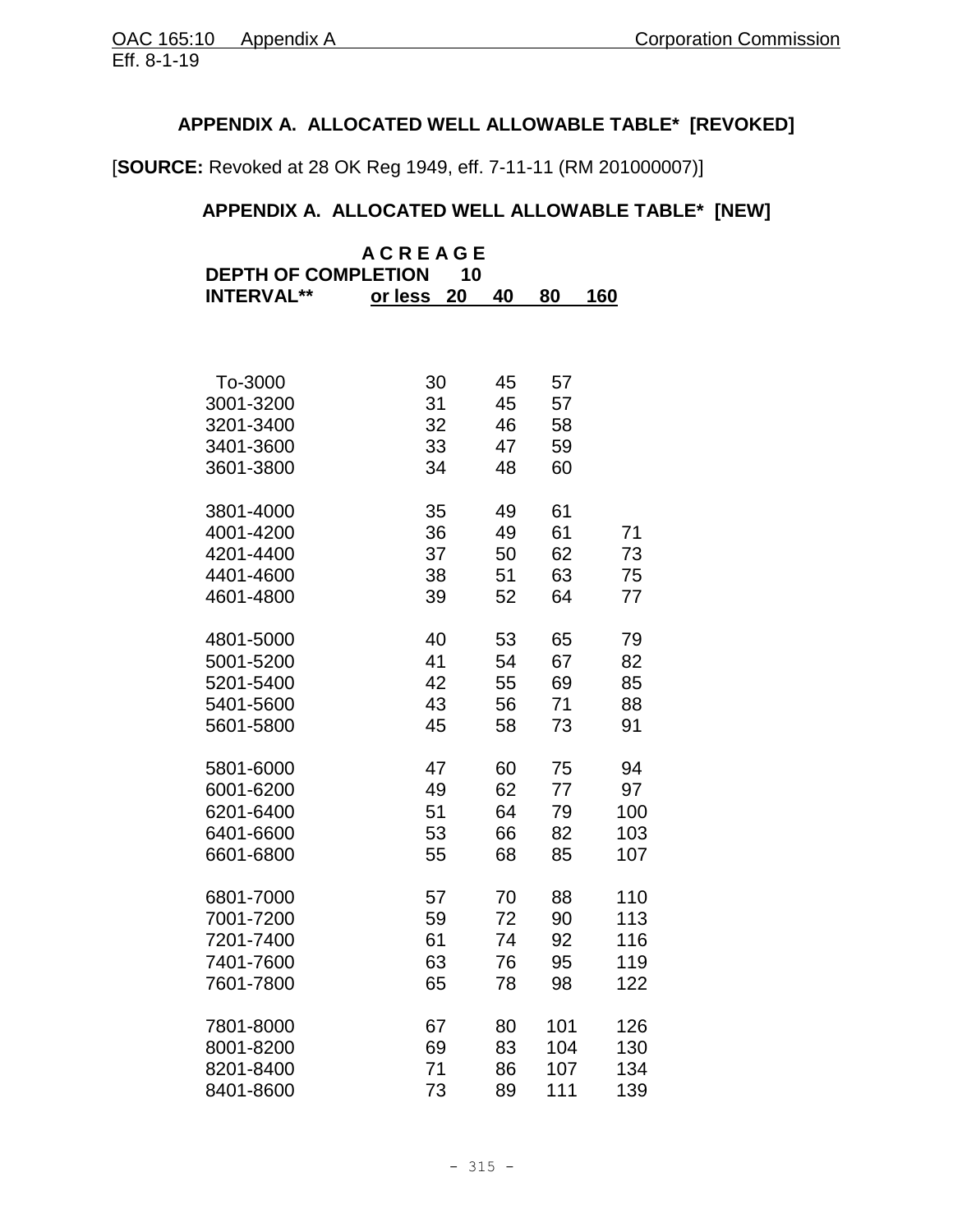# Appendix A, p2

| <b>ACREAGE</b>                                        |               |     |     |            |     |
|-------------------------------------------------------|---------------|-----|-----|------------|-----|
| <b>DEPTH OF COMPLETION</b><br>10<br><b>INTERVAL**</b> |               |     |     |            |     |
|                                                       | or less<br>20 | 40  | 80  | <u>160</u> |     |
|                                                       |               |     |     |            |     |
| 8601-8800                                             | 75            | 92  | 115 | 144        |     |
| 8801-9000                                             | 77            | 95  | 119 | 149        |     |
| 9001-9200                                             | 79            | 98  | 123 | 154        |     |
| 9201-9400                                             | 81            | 101 | 127 | 159        |     |
| 9401-9600                                             | 84            | 105 | 131 | 164        |     |
| 9601-9800                                             | 87            | 109 | 136 | 170        |     |
| 9801-10000                                            | 90            | 113 | 141 | 176        |     |
| 10001-10200                                           | 95            | 119 | 148 | 185        | 333 |
| 10201-10400                                           | 100           | 125 | 156 | 195        | 351 |
| 10401-10600                                           | 105           | 131 | 164 | 205        | 369 |
| 10601-10800                                           | 110           | 137 | 172 | 215        | 387 |
| 10801-11000                                           | 115           | 144 | 180 | 225        | 405 |
| 11001-11200                                           | 122           | 153 | 190 | 239        | 431 |
| 11201-11400                                           | 129           | 162 | 202 | 254        | 458 |
| 11401-11600                                           | 137           | 171 | 214 | 269        | 485 |
| 11601-11800                                           | 145           | 181 | 226 | 284        | 512 |
| 11801-12000                                           | 153           | 191 | 239 | 299        | 539 |
| 12001-12200                                           | 163           | 203 | 254 | 318        | 573 |
| 12201-12400                                           | 173           | 215 | 269 | 338        | 609 |
| 12401-12600                                           | 183           | 228 | 285 | 358        | 645 |
| 12601-12800                                           | 193           | 241 | 301 | 378        | 681 |
| 12801-13000                                           | 203           | 254 | 317 | 398        | 717 |
| 13001-13200                                           | 213           | 266 | 333 | 416        | 749 |
| 13201-13400                                           | 223           | 278 | 349 | 436        | 785 |
| 13401-13600                                           | 233           | 290 | 365 | 455        | 819 |
| 13601-13800                                           | 243           | 303 | 380 | 475        | 855 |
| 13801-14000                                           | 253           | 316 | 395 | 494        | 890 |
| 14001-14200                                           | 263           | 328 | 410 | 514        | 926 |
| 14201-14400                                           | 273           | 340 | 426 | 534        | 962 |
| 14401-14600                                           | 283           | 353 | 441 | 554        | 998 |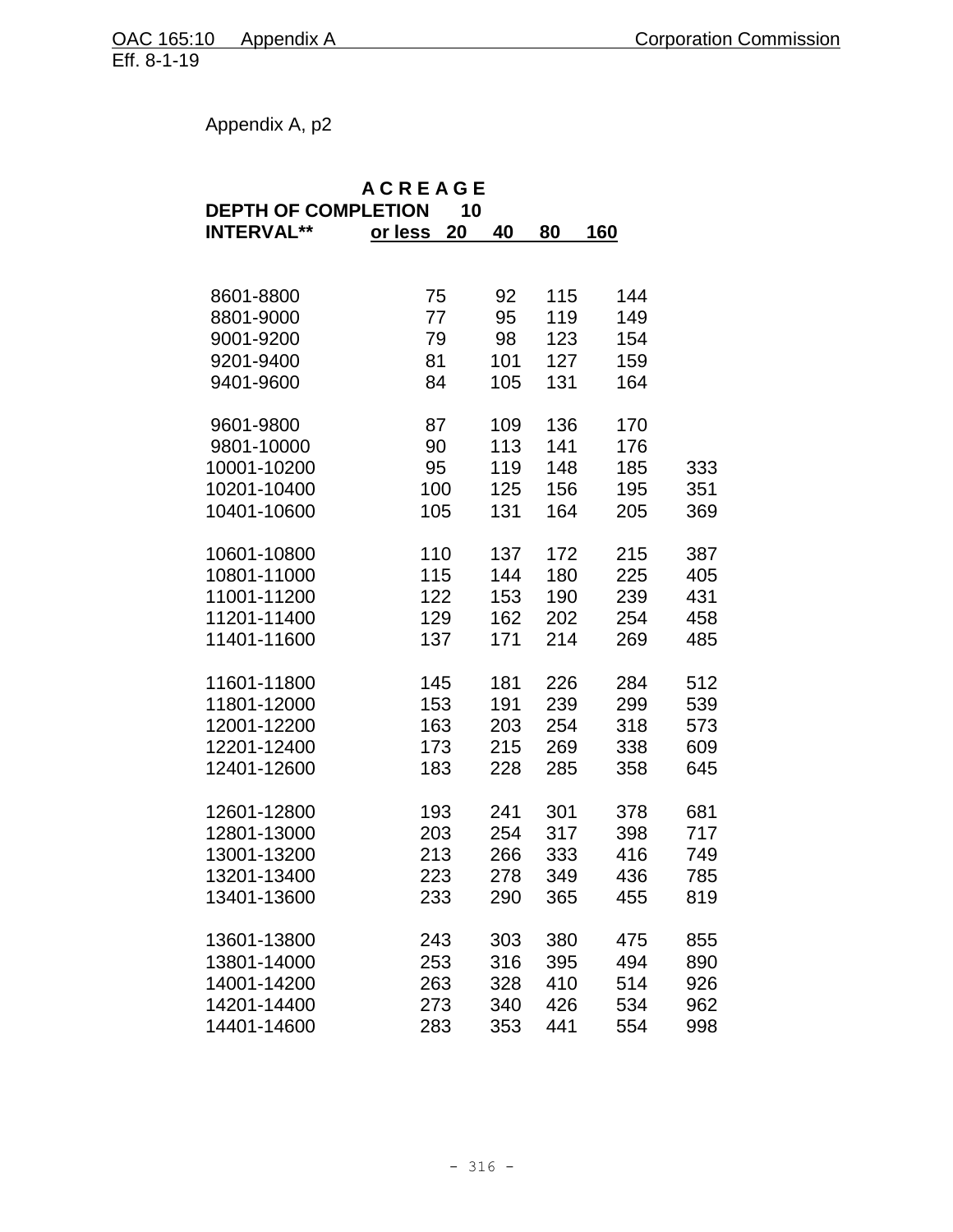Appendix A, p3

| <b>ACREAGE</b><br><b>DEPTH OF COMPLETION</b><br>10<br><b>INTERVAL**</b><br>or less 20<br>40<br>80<br>160 |     |     |     |     |      |
|----------------------------------------------------------------------------------------------------------|-----|-----|-----|-----|------|
| 14601-14800                                                                                              | 293 | 366 | 457 | 573 | 1032 |
| 14801-15000                                                                                              | 303 | 379 | 473 | 593 | 1068 |

- **\*** Allowables currently are established at 200 percent of market demand. To determine the allowable for any well, the number in the appropriate column of the chart in the appendix must be doubled (multiplied by 2). The minimum allocated well is therefore 60 BOPD (from the 10 acre column, depth to 3,000 feet, 30 BOPD times 2) (Market Demand).
- **\*\*** Depth in feet from the surface of the ground to the top of the completion interval.

[**SOURCE:** New at 28 OK Reg 1949, eff. 7-11-11 (RM 201000007)]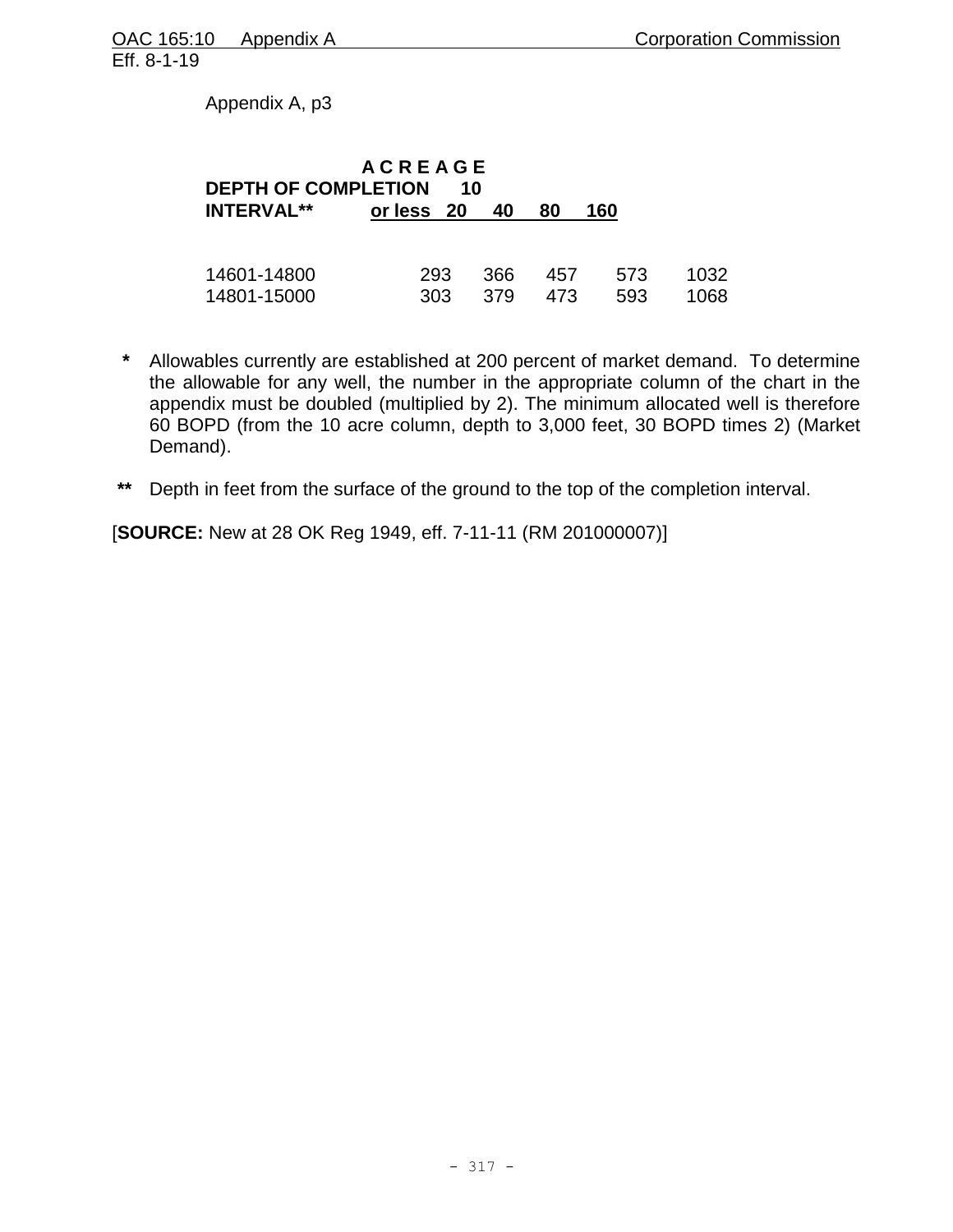**[BLANK PAGE]**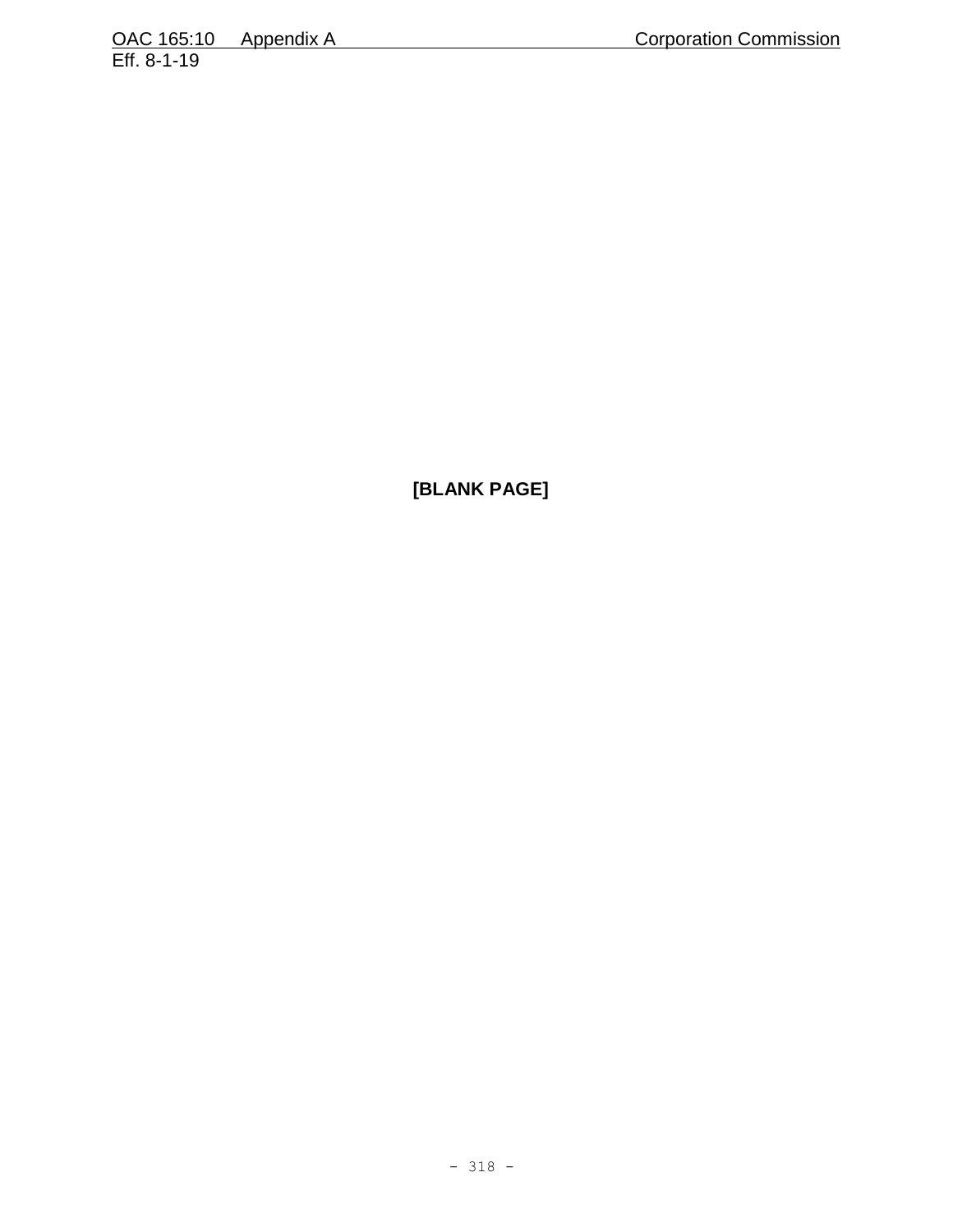## **APPENDIX B. DISCOVERY WELL ALLOWABLE TABLE [REVOKED]**

[**SOURCE:** Revoked at 28 OK Reg 1949, eff. 7-11-11 (RM 201000007)]

**APPENDIX B. DISCOVERY WELL ALLOWABLE TABLE [NEW]**

(100 percent of market demand)

| <b>DEPTH OF</b><br>COMPLETION INTERVAL* PER DAY | <b>BARRELS</b> | <b>DAYS AFTER</b><br><b>DISCOVERY</b> |
|-------------------------------------------------|----------------|---------------------------------------|
| 0-1000                                          | 100            | 365                                   |
| 1001-1200                                       | 105            | 391                                   |
| 1201-1400                                       | 110            | 416                                   |
| 1401-1600                                       | 115            | 442                                   |
| 1601-1800                                       | 120            | 467                                   |
| 1801-2000                                       | 125            | 493                                   |
| 2001-2200                                       | 130            | 518                                   |
| 2201-2400                                       | 135            | 545                                   |
| 2401-2600                                       | 140            | 569                                   |
| 2601-2800                                       | 145            | 596                                   |
| 2801-3000                                       | 150            | 621                                   |
| 3001-3200                                       | 155            | 647                                   |
| 3201-3400                                       | 160            | 672                                   |
| 3401-3600                                       | 165            | 698                                   |
| 3601-3800                                       | 170            | 723                                   |
| 3801-4000                                       | 175            | 749                                   |
| 4001-4200                                       | 180            | 774                                   |
| 4201-4400                                       | 185            | 800                                   |
| 4401-4600                                       | 190            | 825                                   |
| 4601-4800                                       | 195            | 851                                   |
| 4801-5000                                       | 200            | 876                                   |
| 5001-5200                                       | 205            | 910                                   |
| 5201-5400                                       | 210            | 942                                   |
| 5401-5600                                       | 215            | 975                                   |
| 5601-5800                                       | 225            | 1007                                  |
| 5801-6000                                       | 235            | 1041                                  |
| 6001-6200                                       | 245            | 1073                                  |
| 6201-6400                                       | 255            | 1107                                  |
| 6401-6600                                       | 265            | 1139                                  |
| 6601-6800                                       | 275            | 1172                                  |
| 6801-7000                                       | 285            | 1205                                  |
| 7001-7200                                       | 295            | 1245                                  |
| 7201-7400                                       | 305            | 1285                                  |
| 7401-7600                                       | 315            | 1326                                  |
| 7601-7800                                       | 325            | 1365                                  |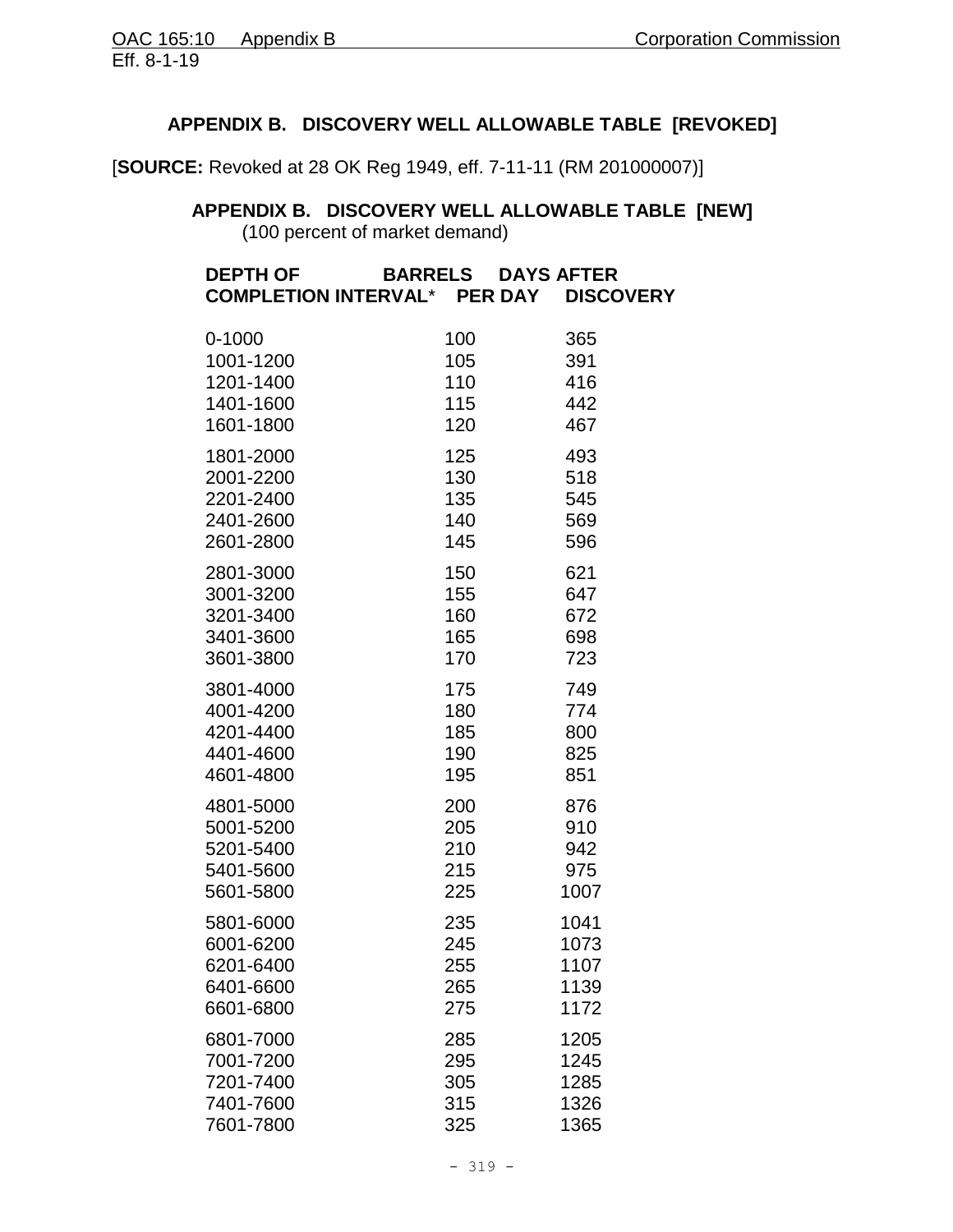Appendix B, p2

| <b>DEPTH OF</b><br><b>COMPLETION INTERVAL* PER DAY</b> | <b>BARRELS</b> | <b>DAYS AFTER</b><br><b>DISCOVERY</b> |
|--------------------------------------------------------|----------------|---------------------------------------|
| 7801-8000                                              | 335            | 1406                                  |
| 8001-8200                                              | 345            | 1445                                  |
| 8201-8400                                              | 355            | 1486                                  |
| 8401-8600                                              | 365            | 1526                                  |
| 8601-8800                                              | 375            | 1567                                  |
| 8801-9000                                              | 385            | 1606                                  |
| 9001-9200                                              | 395            | 1650                                  |
| 9201-9400                                              | 405            | 1694                                  |
| 9401-9600                                              | 420            | 1737                                  |
| 9601-9800                                              | 435            | 1781                                  |
| 9801-10000                                             | 450            | 1825                                  |
| 10001-10200                                            | 475            | 1837                                  |
| 10201-10400                                            | 500            | 1847                                  |
| 10401-10600                                            | 525            | 1859                                  |
| 10601-10800                                            | 550            | 1869                                  |
| 10801-11000                                            | 575            | 1880                                  |
| 11001-11200                                            | 610            | 1888                                  |
| 11201-11400                                            | 645            | 1895                                  |
| 11401-11600                                            | 685            | 1902                                  |
| 11601-11800                                            | 725            | 1910                                  |
| 11801-12000                                            | 765            | 1917                                  |
| 12001-12200                                            | 815            | 1917                                  |
| 12201-12400                                            | 865            | 1917                                  |
| 12401-12600                                            | 915            | 1917                                  |
| 12601-12800                                            | 965            | 1917                                  |
| 12801-13000                                            | 1015           | 1917                                  |
| 13001-13200                                            | 1065           | 1917                                  |
| 13201-13400                                            | 1115           | 1917                                  |
| 13401-13600                                            | 1165           | 1917                                  |
| 13601-13800                                            | 1215           | 1917                                  |